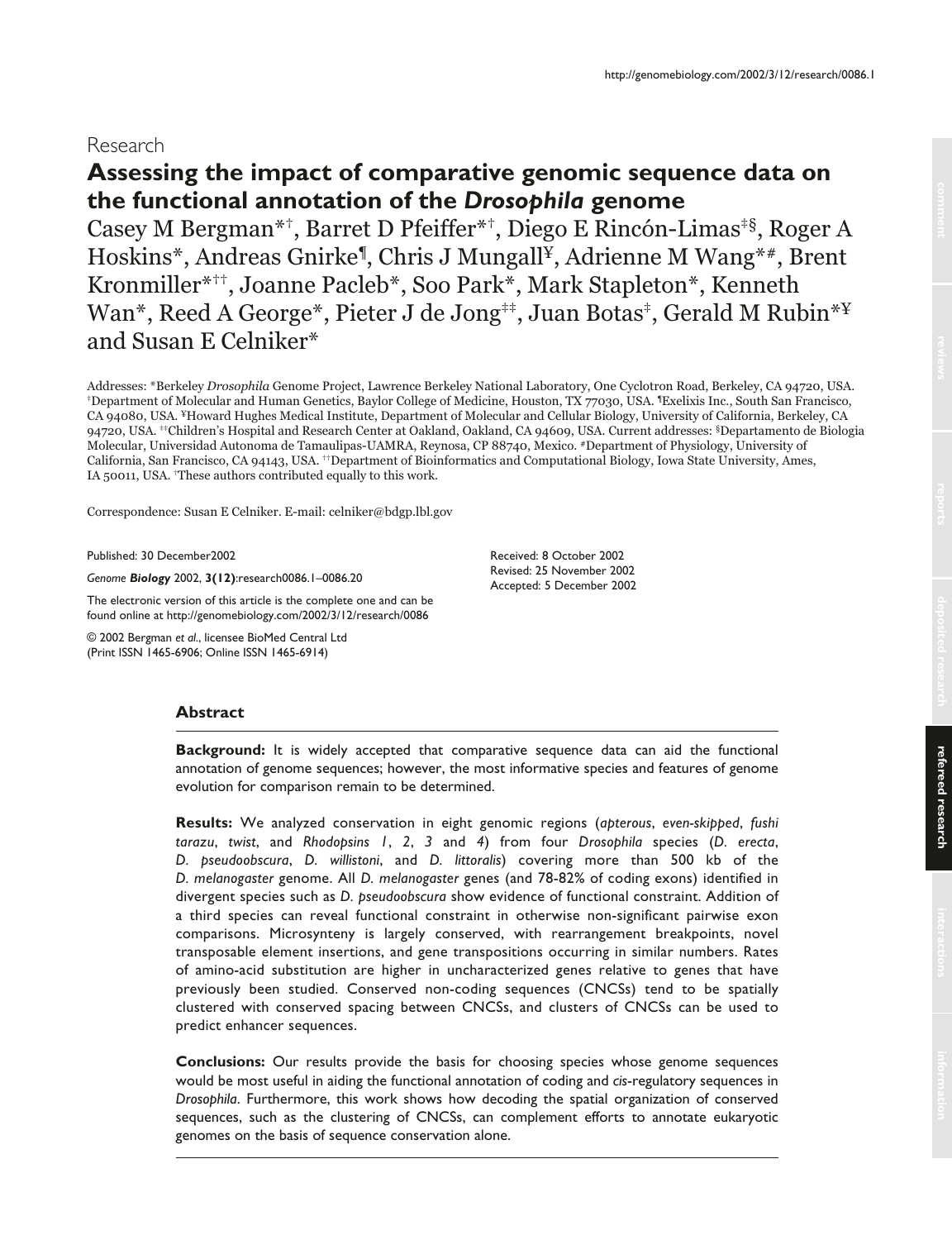### **Background**

The functional annotation of metazoan genome sequences represents one of the greatest challenges in modern biological research. For example, even with structural constraints imposed by the genetic code to guide algorithm design, the identification of all protein-coding genes in a metazoan genome remains an unsolved computational problem. The identification of functional non-coding sequences, such as untranslated regions (UTRs), genes for non-protein-coding RNAs, and cis-regulatory elements, poses an even more difficult problem for comprehensive genome annotation, as the rules governing their structure and function remain more elusive. Despite these difficulties, it is increasingly clear that comparative genomic approaches will substantially aid efforts to annotate these and other important sequence features. With whole-genome sequence data quickly becoming available for several organisms, it is important to determine which species comparisons and features of genome evolution will be most useful for comparative genome annotation.

The genus Drosophila offers a well-characterized evolutionary genetic system for developing and testing methods for comparative genome annotation. From the seminal population-genetic and phylogenetic studies of Dobzhansky and coworkers [1], and the classification of taxonomic relationships in the genus by Patterson, Stone and others [2], Drosophila has long served as a model system for developing and testing evolutionary principles at the morphological and cytological levels. The genus Drosophila has also served as a proving ground for developing and testing evolutionary principles at the protein [3] and DNA sequence levels [4]. In addition, for over a decade and a half, comparative sequence analysis has had an important role in the functional analysis of genes and cis-regulatory sequences in Drosophila (see, for example, [5,6]). This history of research has culminated in a rich understanding of the pattern and process of molecular evolution in the genus Drosophila [7]. With the complete sequencing of the euchromatic portion of the Drosophila melanogaster genome [8,9], this prior knowledge can be applied to the task of comparative genome annotation.

We have undertaken a pilot study to assess the contribution of large-scale comparative genomic sequence data on the functional annotation of the Drosophila genome. Our goals are to identify the species whose genome sequences would be most useful in annotating the *D. melanogaster* genome, and to identify features of genome evolution that can assist the annotation of protein-coding genes and the non-coding cis-regulatory sequences controlling their transcription. The lessons learned from this study have implications for efforts to annotate the entire D. melanogaster genome using comparative sequence data from the forthcoming D. pseudoobscura genome [10] as well as the recently completed Anopheles gambiae genome [11]. Beyond the initial analyses presented here, these data also serve as materials for the further study of molecular evolutionary processes in

Drosophila and the calibration of comparative sequence analysis tools.

Here, we report the isolation and analysis of genomic sequences from eight candidate regions representing both gene-rich and gene-poor regions of the Drosophila genome, totaling over 1.25 megabases (Mb) of DNA sequence. These regions were isolated from fosmid libraries of four divergent Drosophila species (D. erecta, D. pseudoobscura, D. willistoni, and D. littoralis) chosen to cover a range of divergence times  $(6-15, 46, 53, 40, 61-65, 60)$  years, respectively) from the reference species, D. melanogaster [7]. Using the annotation pipeline and curation tools described in accompanying papers [12-14], we predicted the coding sequence content of these sequences for subsequent comparative analyses. Our results indicate that the majority of coding sequences predicted in D. melanogaster can be identified in divergent Drosophila species and show evidence of functional constraint. Microsynteny is generally maintained at the scale of individual fosmid clones, and the few rearrangement breakpoints, transposable elements and gene transpositions can readily be identified. Analysis of coding sequence evolution suggests that uncharacterized genes, which we will refer to as 'predicted' genes, tend to have a higher rate of protein evolution than 'known' genes - those genes that have been selected for experimental study and thus are more likely to have easily discerned functions. Analysis of noncoding sequence evolution reveals that levels of conservation vary with divergence time, and that conserved non-coding sequences (CNCSs) exhibit a striking pattern of spatial clustering in Drosophila. Using transgenic reporter assays we show that CNCS clusters can be used to accurately predict a developmentally regulated enhancer in the apterous (ap) region. We discuss the implications of our results for comparative approaches to protein-coding and cis-regulatory sequence prediction in the genus Drosophila.

### **Results**

### **Isolation and sequencing of genomic regions from divergent** *Drosophila* **species**

On the basis of genome size considerations and the desire to investigate a range of divergence times in the genus Drosophila, we constructed fosmid libraries (approximately 40-kb inserts) for D. erecta, D. pseudoobscura, D. willistoni and D. littoralis (Figure 1). D. littoralis is closely related to the well-studied species, D. virilis, but has been reported to have less dispersed repetitive DNA than *D. virilis* (Kevin White, personal communication). We designed degenerate PCR primers for a set of eight well-characterized genes (apterous (ap), even-skipped (eve), fushi-tarazu (ftz), twist (twi), and Rhodopsins 1, 2, 3 and 4 (Rh1, Rh2, Rh3 and Rh4)) to obtain species-specific sequence-tagged sites (STSs) that were subsequently used for hybridization to gridded fosmid filters (see Materials and methods). Positive clones from the library screen were verified by PCR and restriction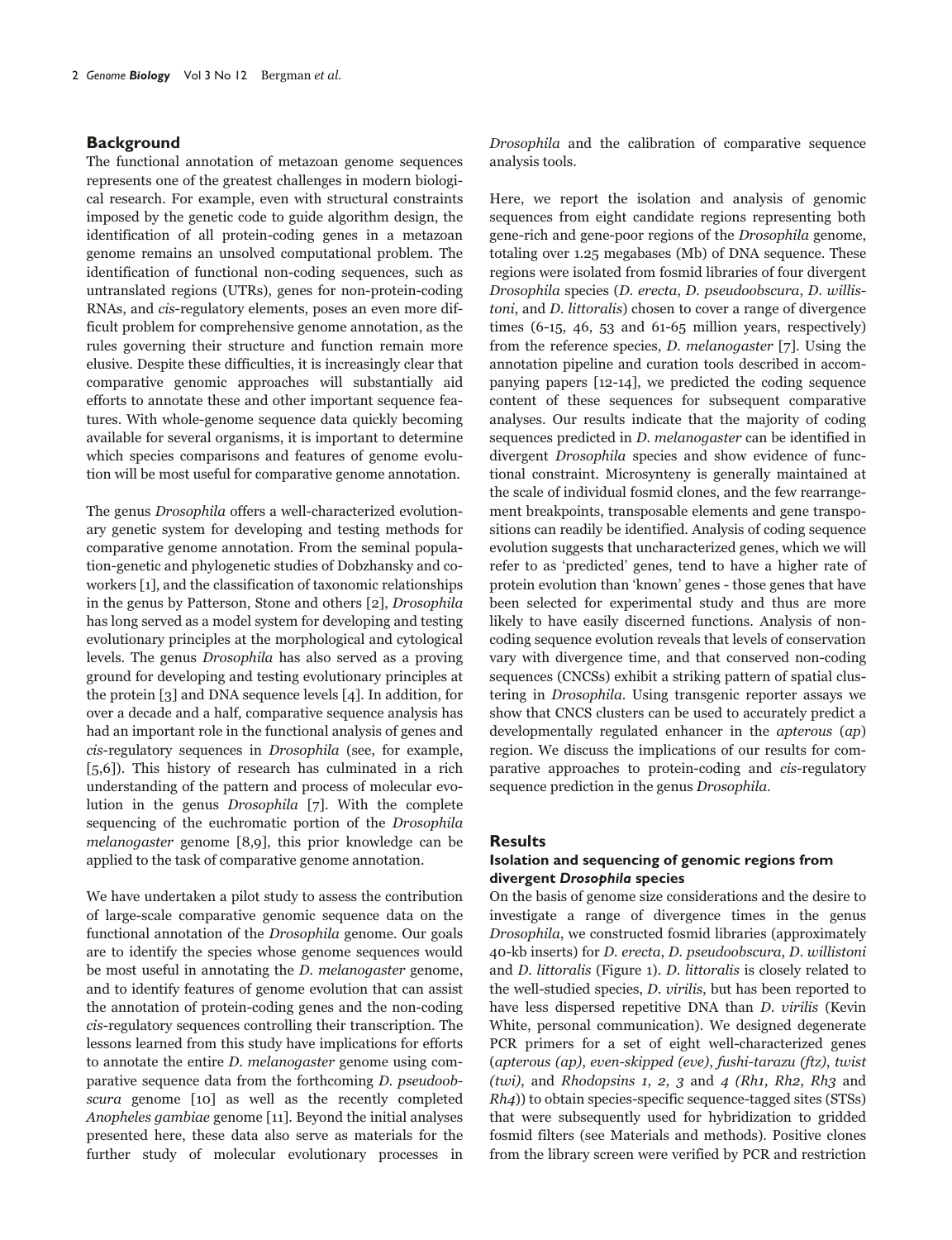

Phylogenetic relationships of the five *Drosophila* species studied in this paper and the outgroup species, the mosquito *Anopheles gambiae*. The topology of this tree is based on the accepted relationship of these six species; the divergence times from *D. melanogaster* are approximately 6-15, 46, 53, 61-65, and 250 million years for *D. erecta*, *D. pseudoobscura*, *D. willistoni*, *D. littoralis* and *A. gambiae*, respectively [7,84]. *D. melanogaster*, *D. erecta*, *D. pseudoobscura* and *D. willistoni* belong to the subgenus *Sophophora* and *D. littoralis* belongs to the subgenus *Drosophila*. Rearrangements are indicated by double-headed arrows below each branch and gene transpositions are indicated by triangles above each branch. Rearrangements are inferred to occur on the lineages leading to (a) the ancestor of the *D. melanogaster/D. erecta eve* region, (b) the *D. pseudoobscura Rh1* region, the *D. willistoni* (c) *eve*, (d) *Rh1*, and (e) *Rh3* regions, and (f) the *D. littoralis ftz* region. Gene transpositions are inferred to occur for the (1) *CG13029* and (2) *CG12133* genes in the ancestor of the *D. melanogaster/D. erecta* lineage, (3) the *CG5245*-like gene in the *D. pseudoobscura* lineage, (4) the *CG8319*-like gene in the *D. willistoni* lineage, (5) the *CG2222*-like gene in the *D. willistoni* lineage, and (6) the *Rh4* gene in the *D. littoralis* lineage. We note that the event classified as a rearrangement involving the *D. pseudoobscura CG31155* gene at the end of the *Rh1* clone may be a gene transposition as this gene is a partial gene spanning the edge of the clone. In addition, we note that rearrangement involving the *D. littoralis ftz* gene may have occurred on the branch leading to the ancestor of the Sophophoran species since, although the orientation of *ftz* with respect to *Antp* is ambiguous in *A. gambiae* ([85,86] and data not shown), it shares a similar configuration to *D. littoralis* in the outgroup, *Tribolium castaneum* [87].

mapped to choose the longest clone containing the candidate gene and its regulatory regions.

In the initial design of this project, comparative sequence data was to be collected from a D. virilis P1 library [15]. Using a PCR-based plate-pool screening strategy, we isolated a P1 clone from this library containing an 83.2-kb insert from the ap region of D. virilis. Sequencing of this clone revealed long stretches of repetitive DNA, which complicated both assembly and comparative analyses. In addition, the insert size of the D. virilis P1 library (approximately 60-80 kb) was greater than necessary for comparative analysis of single gene regions. This clone was used to guide transgenic reporter analysis (see below), but has not been included in the other analyses reported here.

In total, 30 fosmid clones were isolated and sequenced using methods described in [9] which sum to 1,257,069 bp. All clones were finished to an estimated error rate of fewer than 0.17 errors per 10 kb, with an average estimated error rate of 0.03 errors per 10 kb. The lengths of fosmids sequenced for the eight candidate regions are shown in Table 1. Though we were able to obtain species-specific STSs for the D. willistoni twi gene, we were not able to obtain clones for this region from the D. willistoni fosmid library. We were also not able to obtain a species-specific probe for D. willistoni ftz, nor could we obtain any D. willistoni ftz clones using probes from other non-melanogaster species. Also shown in Table 1 are the lengths and locations of D. melanogaster genomic regions corresponding to the union of the Release 3 sequences homologous to all four non-melanogaster species. The union of sequences from all non-melanogaster species for the eight candidate regions covers 494.6 kb of the D. melanogaster genome; an additional 65.3 kb of D. melanogaster genomic sequence was sampled owing to rearrangements in nonmelanogaster species. Thus the 1.25 Mb of comparative data presented here span over 0.5 Mb of coding and non-coding sequences of the *D*. melanogaster genome.

### **Comparative annotation of coding sequences**

The 30 non-melanogaster fosmid (and the *D. virilis ap* P1) sequences were computationally processed using the pipeline used to re-annotate the D. melanogaster genome [12]. The only major modification to this pipeline was to add an additional tier of evidence containing the results of TBLASTN searches of all Release 3 D. melanogaster peptides [14] against non-melanogaster sequences. Predicted coding sequences were manually verified and refined using the Apollo annotation tool [13]. As no expressed sequence tag (EST) information exists to annotate transcribed non-coding sequences (such as UTRs) for the four non-melanogaster species, we annotated only protein-coding gene and exon models. Thus, in keeping with other gene-prediction studies (for example [16]), we use the terms gene and exon to refer to the translated components of genes and exons.

In the 30 fosmids, we predict a total of 164 protein-coding genes in non-melanogaster species (53 in D. erecta, 41 in D. pseudoobscura, 39 in D. willistoni, 31 in D. littoralis) that form orthologous clusters with 81 D. melanogaster genes. Of the 81 genes, 30 are 'known' genes that have been functionally characterized in some way by the community of Drosophila researchers; the remaining 51 genes are 'predicted' genes based only on the evidence in the Release 3 annotations ([14] and see Supplementary Table 1 in the Additional data files section). Of the 164 genes predicted in non-melanogaster species, 133 (81%) are full length; the remaining 31 (19%) are partial coding sequences that span the edge of the sequenced genomic clone. In nonmelanogaster species, we predict 495 coding exons (148 in D. erecta, 133 in D. pseudoobscura, 111 in D. willistoni, 103 in D. littoralis) that form orthologous clusters with 264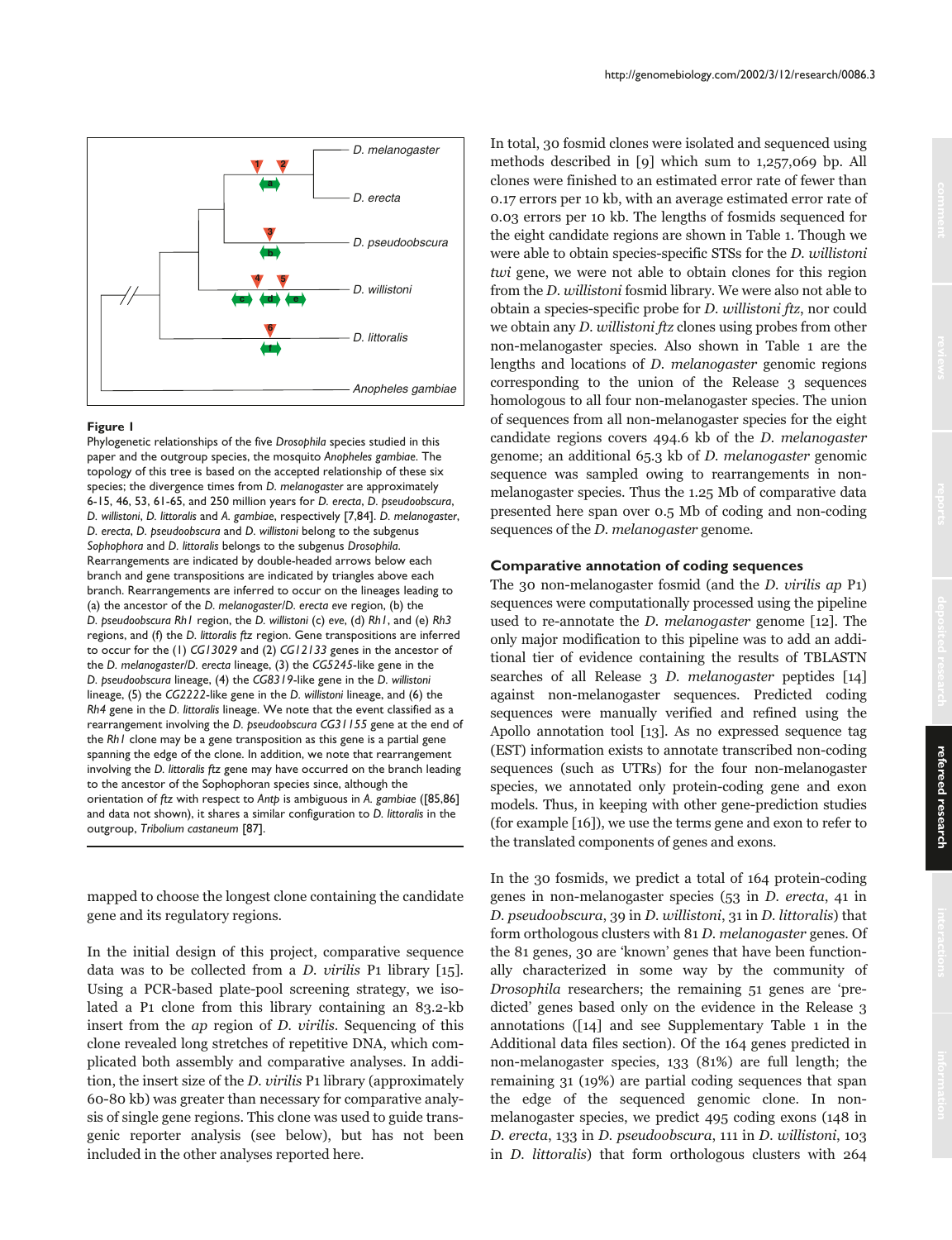| ۰.<br>٠ |
|---------|
|---------|

**Summary of candidate gene regions and lengths of sequences analyzed in this study**

| Region | Arm | Cytological<br><b>location</b> | D. melanogaster | D. erecta | D. pseudoobscura | D. willistoni | D. littoralis |
|--------|-----|--------------------------------|-----------------|-----------|------------------|---------------|---------------|
| Rh1    | 3R  | 92B3-6                         | 54,450          | 38,418    | 45,873           | 43,804        | 35,983        |
| Rh2    | 3R  | $91D3-5$                       | 58,172          | 43,599    | 42,336           | 35,954        | 43,945        |
| Rh3    | 3R  | 92C3-DI                        | 83,394          | 43,180    | 42,117           | 41,651        | 45,428        |
| Rh4    | 3L  | 73D1-6                         | 53,470          | 41,352    | 44, 117          | 36,325        | 44,255        |
| аþ     | 2R  | 41F8                           | 50,314          | 37,077    | 38,050           | 40,487        | 39,016        |
| eve    | 2R  | 47C6-D4                        | 46,587          | 45,909    | 44,139           | 38,059        | 43,320        |
| ftz    | 3R  | 84A5-B2                        | 66,214          | 44,340    | 42,627           | <b>NA</b>     | 43,155        |
| twi    | 2R  | $59C1-3$                       | 82,029          | 43,101    | 43,025           | <b>NA</b>     | 46,427        |
| Total  |     |                                | 494,630*        | 336,976   | 342,284          | 236,280       | 341,529       |

Cytological locations are for sequences in *D. melanogaster*. The *D. willistoni ftz* and *twi* region (NA) were not isolated in our library screen. All fosmid clones sequenced have estimated error rates of fewer than 0.17 errors/10 kb. \*An additional 65.3 kb of sequence was surveyed from other regions of the *D. melanogaster* genome as a result of rearrangements (see text for details).

D. melanogaster coding exons. On average, there are approximately two non-melanogaster species sampled per orthologous gene and coding exon cluster. Fifteen genes (10 complete) and 39 coding exons were sequenced in all four non-melanogaster species.

Qualitatively, our data reveal that the majority of D. melanogaster Release 3 gene models are highly conserved in divergent Drosophila species. This made it possible to automatically identify orthologous genes in non-melanogaster species using TBLASTN results in conjunction with Genie [17] and/or GENSCAN [18] predictions to improve intron-exon boundaries and identify small/divergent exons in Apollo. In the few discrepant cases where no clear ortholog could be unambiguously identified (such as the four closely related members of the Rhodopsin gene family), we used the conserved microsyntenic gene orders maintained in these species to resolve orthologs (see below). With the exception of the retrotransposition events discussed below, the intron-exon structure of gene models is highly conserved as well: only one case of intron gain was observed in the D. littoralis Rh2, as has been reported previously for Rh2 in the closely related species, D. virilis [19]. For a small class of genes (BcDNA:LD21213, Gr59a, Gr59b, CG9895, CG10887, CG17186, CG4733), orthologs could be identified in divergent species, but amino-acid sequences could not be reliably aligned with the D. melanogaster gene model. In addition, orthologs of four genes (CG13029, CG14294, CG12133, CG12378) could not be identified in non-melanogaster species except in D. erecta, the species most closely related to D. melanogaster. The absence of these genes is not simply due to insufficient sampling, since in these cases both  $5'$  and  $3'$  neighboring genes could be

identified in more divergent species (see Figure 2, for example). These may represent genes overpredicted in both D. erecta and D. melanogaster, lineage-specific genes which evolved before the divergence of D. melanogaster from D. erecta, or genes which have transposed from (or to) other locations in the genomes of the more divergent species.

We used an evolutionary genetic approach, the  $K_{a}/K_{s}$  test, to assess the accuracy of these gene and exon predictions [20]. This test relies on the assumption that functionally constrained protein-coding sequences should exhibit significantly lower rates of evolution in amino-acid-encoding nucleotide sites (typically first and second positions in a codon) relative to silent sites (typically third positions in a codon). Quantitatively, this leads to the prediction that the ratio of the average rate of amino-acid substitution per site  $(K_{a})$  relative to the average rate of silent substitution per site  $(K<sub>s</sub>)$  for functionally constrained coding sequences should be significantly less than 1 [21]. Genes or exons which have a  $K_a/K_s \approx 1$  are inferred to evolve in the absence of functional constraint; genes or exons which have a  $K_a/K_s > 1$  are inferred to evolve under the influence of positive selection. The significance of a  $K_a/K_s$  ratio can be determined by a likelihood ratio test of the probabilities of the data under the alternative hypotheses of functional constraint relative to no constraint [22]. Genes or coding exons with a  $K_a/K_s$  ratio significantly less than 1 'pass' the  $K_a/K_s$  test; genes or coding exons with a  $K_{\alpha}/K_{\alpha}$  ratio not significantly less than 1 'fail' the  $K_a/K_s$  test. The power of this test to detect functional constraint is influenced both by evolutionary distance and sequence length [20]; thus we analyzed both genes and coding exons in pairwise comparison with all four nonmelanogaster species.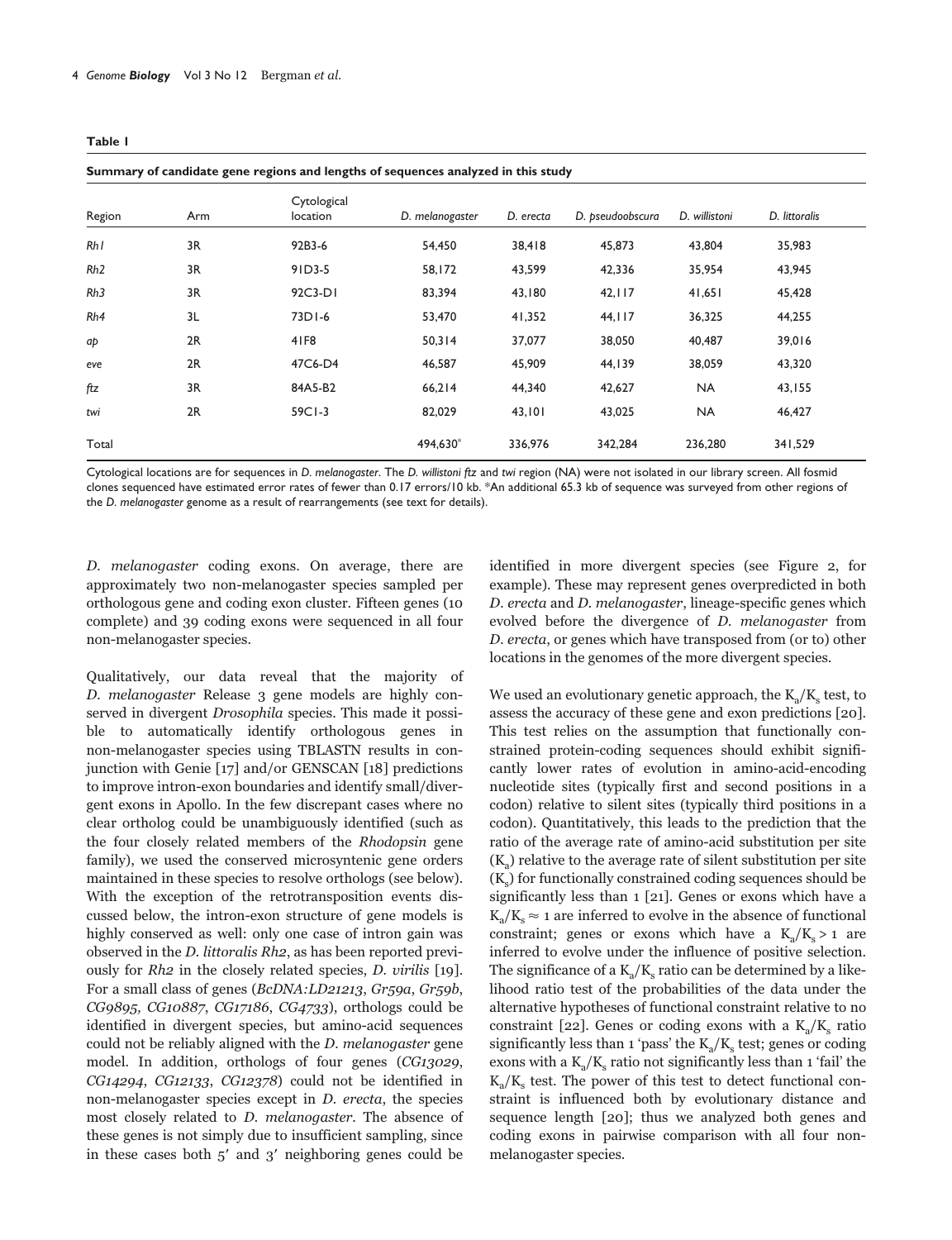

VISTA plot of genome organization and sequence conservation in the *Drosophila eve* region. Sequences were aligned using AVID, and conserved sequences were visualized using default parameters of VISTA. From top to bottom are pairwise comparisons between *D. melanogaster* and *D. erecta* (mel-ere), *D. pseudoobscura* (mel-pse), *D. willistoni* (mel-wil) and *D. littoralis* (mel-lit), respectively. In each panel, conserved segments from 50-100% are plotted, with the midline indicating 75% identity; regions with no midline represent sequences not sampled in a pairwise comparison. Double bars crossing a midline represent rearrangement breakpoints. The location and orientation of coding sequences are indicated by arrows; purple boxes represent coding exons and light-blue boxes represent functionally characterized *cis*-regulatory sequences [50,88-90]; pink regions represent uncharacterized CNCSs. Suffixes on gene names (for example, *TER94-RA*) indicate the particular transcript displayed for genes with multiple transcripts. Note that the predicted gene *CG12133* is restricted to the *D. melanogaster*/*D. erecta* lineage but is absent in *D. pseudoobscura*, although both flanking genes are present. A scale bar in kb is shown below the graph.

All pairwise gene-level comparisons studied here exhibited  $K_a/K_s$  ratios less than one (see Supplementary Table 1 in the Additional data files section). One hundred and fifty-five of 164 (94.5%) of these  $K_{\alpha}/K_{\alpha}$  ratios were significantly less than 1, indicating that the vast majority of genes in our sample show evidence of functional constraint. All nine pairwise comparisons that fail the  $K_a/K_s$  test at the gene level were D. melanogaster-D. erecta comparisons, and eight out of nine involved predicted genes (Supplementary Table 1). Genomic sequences for six of the nine genes which fail the  $K_a/K_s$  test at the gene level were sampled in more divergent species: four of these six genes could be identified in more

divergent species (Lmpt, CG10887, CG14292, and CG4468), whereas two could not (CG12378 and CG14294), indicating that genes conserved in divergent species can fail gene-level  $K_{\alpha}/K_{\alpha}$  tests in comparisons among closely related species like D. erecta. Of the four genes identified only in D. melanogaster and D. erecta and not in more distantly related species, two pass (CG12133 and CG13029) and two fail (CG12378 and CG14294) the gene-level  $K_a/K_s$  test. We note that of these four genes, the two genes that pass (CG12133 and CG13029) have multiple exons, whereas the two genes that fail (CG12378 and CG14294) have only a single exon. This result indicates that at least some of the genes found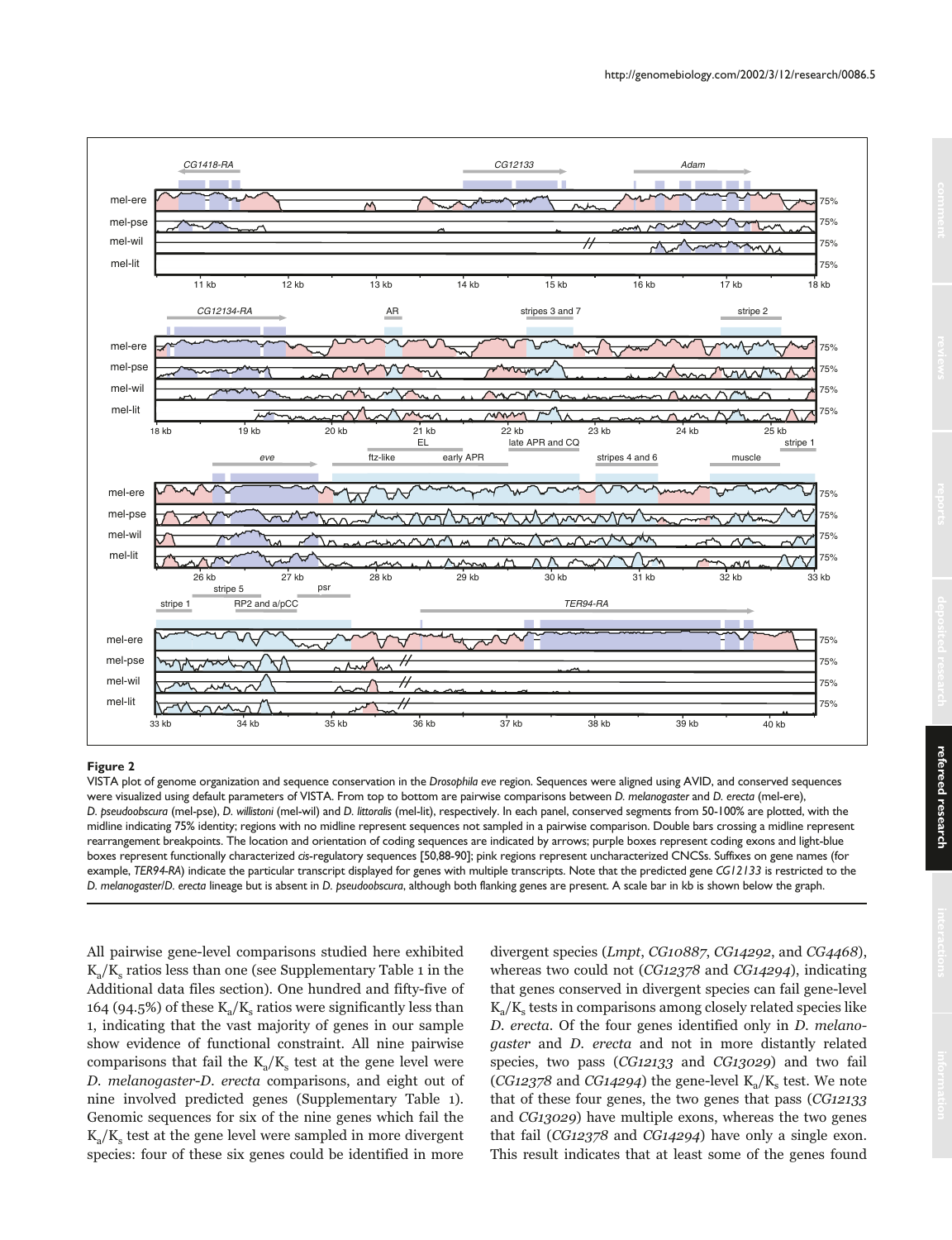only in D. melanogaster and D. erecta are likely to be real genes under functional constraint.

Though the majority of pairwise exon level comparisons have  $K_{\alpha}/K_{\alpha}$  ratios less than one (Figure 3), a much lower proportion of pairwise comparisons at the exon level pass the  $K_a/K_s$  test. In total, 71.9% (356/495) of pairwise comparisons at the exon level pass the  $K_a/K_s$  test: 54.0% (80/148) for D. erecta; 78.9% (105/133) for D. pseudoobscura; 81.1%  $(90/111)$  for *D. willistoni*; and 79.6%  $(82/103)$  for *D. lit*toralis. Coding exons from known and predicted genes pass the  $K_a/K_c$  test at similar rates: overall, (72.2% known versus 71.1% predicted), D. erecta (56.6% known versus 50.0% predicted), D. pseudoobscura (80.4% known versus 75.6% predicted), D. willistoni (81.5% known versus 82.1% predicted), D. littoralis (78.0% known versus 80.6% predicted). The majority of exons that fail the  $K_{\rm s}/K_{\rm s}$  test still have  $K_{\rm s}/K_{\rm s}$  ratios less than 1; only six non-significant pairwise exon comparisons (one in D. erecta, one in D. pseudoobscura, two in D. willistoni, and two in D. littoralis) have  $K_a/K_s$  ratios greater than 1 (Figure 3). As with gene-level comparisons, the most closely related species, D. erecta, fails the highest proportion of exon-level  $K_a/K_s$  tests. In contrast to gene-level

comparisons, there is no tendency for exons from predicted genes to fail  $K_{\alpha}/K_{\alpha}$  tests relative to exons from known genes.

Pairwise comparisons that do not pass the  $K_a/K_s$  test could result from misannotated exons or an insufficient amount of divergence to resolve differential rates of amino acid and silent site evolution. Failure to pass exon-level  $K_a/K_s$  tests because of insufficient divergence is a function of divergence time and exon length [20]. Our results suggest that both factors contribute to non-significant exon-level  $K_{\alpha}/K_{\alpha}$  tests between species in the genus Drosophila. The fact that the most closely related species, D. erecta, fails the highest proportion of geneand exon-level  $K_{a}/K_{s}$  tests indicates that insufficient divergence time contributes to non-significant comparisons. Exon length is also a factor, as there is a tendency for shorter exons to fail  $K_a/K_s$  tests in our data. For example, the average length of all exons failing the  $K_a/K_s$  test in comparisons between D. melanogaster and D. pseudoobscura is 22.1 codons, and the average length of all exons passing the  $K_{\alpha}/K_{\alpha}$  test is 152.1 codons. Similar results are obtained for pairwise comparisons involving D. melanogaster and D. erecta, D. willistoni or D. littoralis, and for both known and predicted genes (data not shown).



#### **Figure 3**

Frequency distribution of Ka/Ks ratios for pairwise exon-level comparisons between *D. melanogaster* and either *D. erecta*, *D. pseudoobscura*, *D. willistoni*, or *D. littoralis*. K<sub>2</sub>/K<sub>s</sub> ratios were estimated using the codeml program of PAML 3.12 using runmode = -2.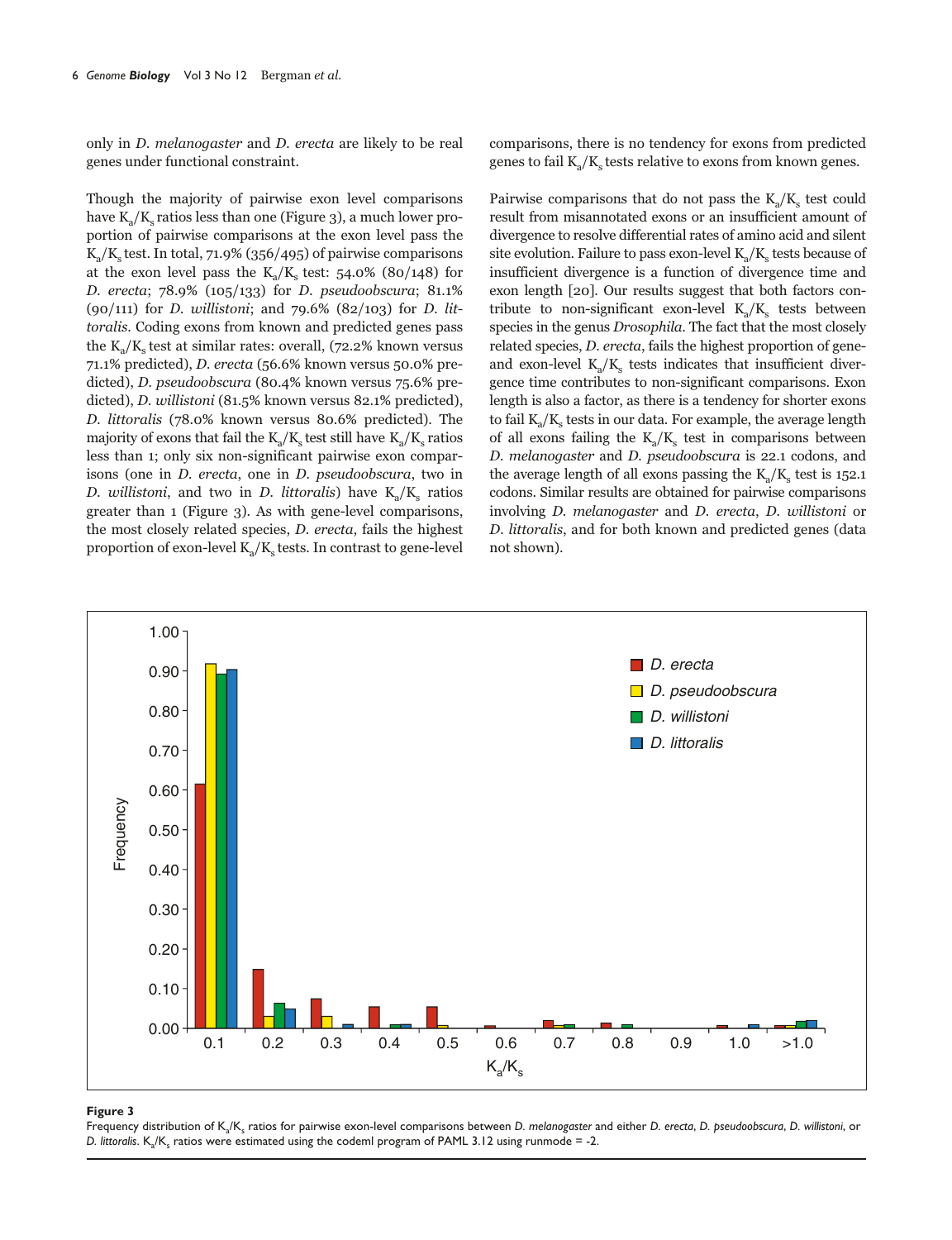To determine if insufficient divergence time is the major cause of non-significant exon-level  $K_2/K_s$  tests, we performed multi-species exon-level  $K_{\alpha}/K_{\alpha}$  tests that capitalize on a greater total amount of divergence for a given exon [20]. The question addressed by this analysis is: does the addition of a third species to D. melanogaster-D. pseudoobscura pairwise comparisons increase the proportion of exons that pass exon-level  $K_{\alpha}/K_{\alpha}$  tests? For this analysis, we analyzed exons that failed pairwise tests between D. melanogaster and D. pseudoobscura using triplets involving D. melanogaster, D. pseudoobscura and one other non-melanogaster species. Using the same cutoffs for the pairwise exon-level analyses and a guide tree based on Figure 1, we tested 16, 14 and 13 exons which did not show evidence of functional constraint between D. melanogaster and D. pseudoobscura, for which we have sequence data available in D. erecta, D. willistoni and D. littoralis, respectively. Only 2 of the 16 (12.5%) non-significant exon-level D. melanogaster-D. pseudoobscura comparisons pass the  $K_{a}/K_{c}$  test when D. erecta is included as a third species, whereas 6 of 14 (42.8%) and 6 of 13 (46.1%) pass when *D. willistoni* and *D. littoralis* are included as a third species, respectively. These results demonstrate that multiple comparisons among divergent species can reveal functional constraint acting on coding exons that cannot otherwise be detected in pairwise comparisons.

Finally, as a preliminary assessment of the relative utility of A. gambiae genome sequences for comparative gene prediction in Drosophila, we attempted to identify homologs in A. gambiae of the 81 genes for which we have comparative sequence data in Drosophila. For 21 of the 81 genes in our study (25.9%) we were not able to obtain a clear homolog (defined as a high-scoring pair (HSP) with an expected (E) value less than 10<sup>-20</sup> and greater than or equal to 30% identity over 100 amino acids using default parameters of TBLASTN) in the A. gambiae mapped scaffold sequences; 11 of these 21 genes did not yield any HSPs at all. These results are compatible with a recent whole-genome analysis showing that 18.6% of D. melanogaster genes have no clear homolog in A. gambiae [23]. No clear homolog could be identified in the A. gambiae genome sequences for three of 30 (10.0%) known genes in our dataset, whereas a greater than three times higher proportion of predicted genes, 18 of 51 (35.3%), had no clear homolog in A. gambiae. Five D. melanogaster genes - the four members of the Rhodopsin gene family and  $CG5245$  - have multiple HSPs in the A. gambiae genome sequences. We were able to resolve orthology for Rh4 only, as the sina gene in A. gambiae is contained within the Rh4 gene as in D. melanogaster and other species in the subgenus Sophophora.

# **Rearrangement and transposition of genomic sequences**

Using the gene predictions discussed above as orthologous markers, we addressed the question of whether the microsyntenic relationships in the D. melanogaster genomic sequence surveyed are conserved in non-melanogaster species. In general, our data indicate that the microsyntenic order of coding and non-coding sequences is highly conserved in the genus Drosophila at the scale of individual fosmids (approximately 40 kb). Our data provide evidence for only six genomic rearrangements in these sequences occurring in the phylogeny of these five species, one each in the lineages leading to the D. littoralis ftz, D. pseudoobscura Rh1, D. willistoni eve, Rh1, and Rh3 regions, as well as in the ancestor of the D. melanogaster/D. erecta eve region (see Figure 1). All of these unique events occurred in non-coding intergenic regions and none of the rearrangement breakpoints is associated with detectable transposable element sequences (see also [24]). Although it is difficult to estimate the length distribution of microsyntenic regions in Drosophila from our data, it is clear that very small microsyntenic regions can be delimited in the Drosophila genome through multiple species comparisons. For example, the two independent rearrangements in the vicinity of the eve locus reduce this microsyntenic region to a approximately 20-kb interval of the D. melanogaster genome containing only three neighboring genes (Adam, CG12134 and eve) and their flanking noncoding sequences (Figure 2).

We can directly confirm the nature of one rearrangement (D. littoralis ftz) as a paracentric micro-inversion since both breakpoints are contained within a single fosmid clone. In this case, a small (approximately 14 kb) region containing the ftz coding sequence and flanking non-coding DNA is inverted between the Antp and Scr genes relative to D. melanogaster. Maier et al. [25] provide hybrization data for a similar rearrangement in the ftz locus of D. hydei, another member of the subgenus Drosophila. It is likely that the other rearrangement breakpoints we observe also result from paracentric inversions, the predominant form of genome rearrangement in Drosophila [26]. Consistent with this is the fact that rearranged sequences can be inferred to come from the same chromosome arm. At least two other breakpoints (in the D. willistoni Rh1 and Rh3 regions) also have probably arisen from micro-inversions, as in both cases only two genes are inferred to have switched order locally on the chromosome.

We also identified eight examples of novel genetic elements in non-melanogaster species, seven of which occur in intergenic regions (Figure 1). Four of these cases involve the insertion of novel transposable element sequences: full length Bari-1-like elements in both the D. pseudoobscura Rh1 region and the *D. willistoni Rh3* regions, a partial *I*-like element in the D. willistoni Rh4 region, and a partial blastopia-like element in the *D. littoralis Rh3* region. Identification of Bari-1-like transposon sequences in D. pseudoobscura and D. willistoni is consistent with previous observations [27]; I-like elements have been shown to exist in the melanogaster and obscura species [28], but this is the first report of I-like elements in the willistoni group. The other four cases arise from gene transposition including: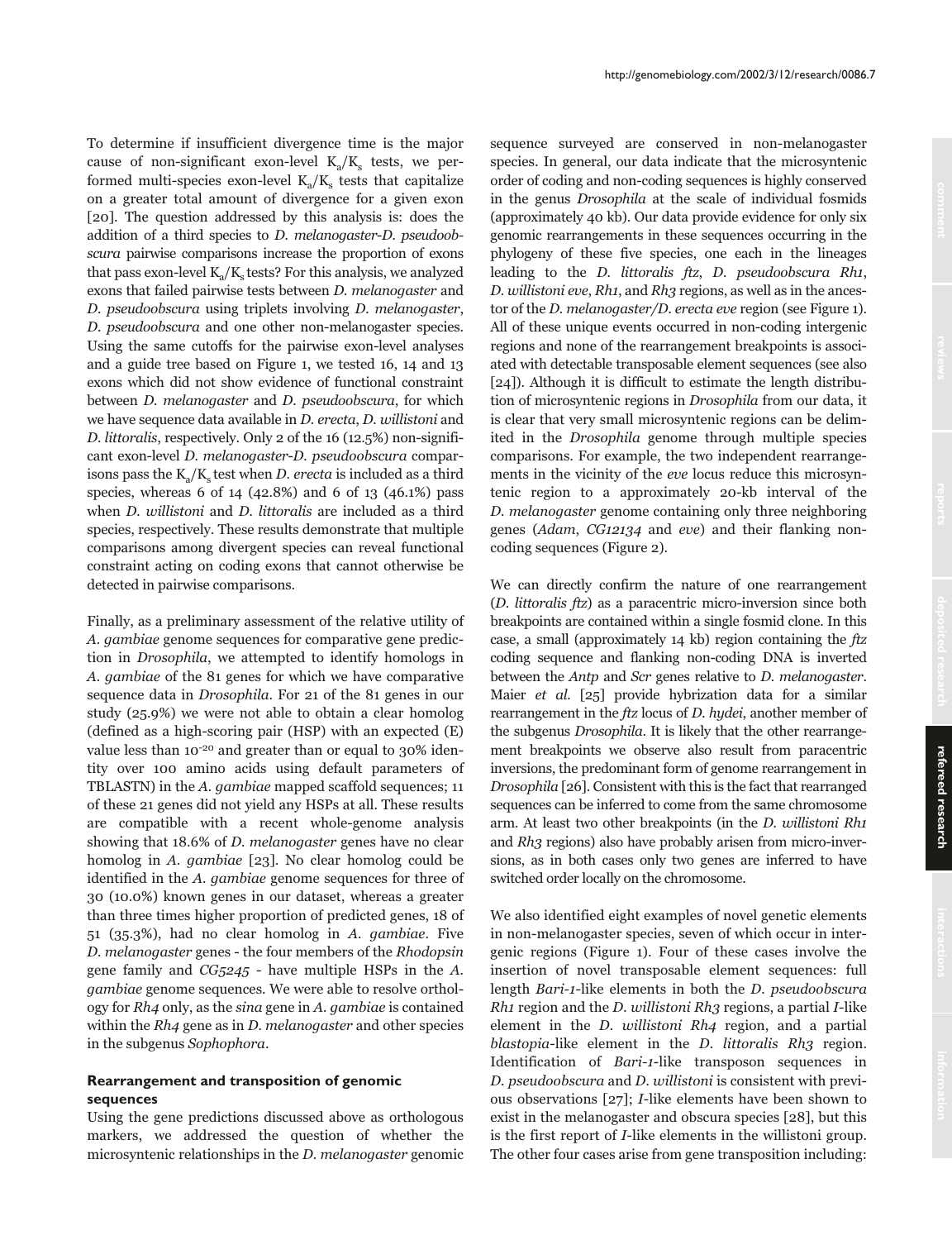a homolog of the D. melanogaster X-chromosome gene CG2222 in the D. willistoni eve region; a homolog of the D. melanogaster 3R-chromosome gene CG5245 in the D. pseudoobscura Rh1 region; a homolog of the D. melanogaster 3R-chromosome gene CG8319 in the D. willistoni Rh1 region, and the Rh4 gene in D. littoralis (see below). The CG5245-like gene in D. pseudoobscura and the CG8319-like gene in D. willistoni both are located in the same intergenic region between the Arc42 and PK92B genes, but result from independent events since they involve different ancestral sequences and occur on opposite strands in this intergenic region. This result suggests the possibility of hotspots for gene transposition in the Drosophila genome.

At least one novel gene, the CG2222-like gene D. willistoni, is likely to have originated from a retrotransposition event as this gene lacks introns while its closest homolog, found on a different chromosome arm in the *D*. melanogaster genome, has two introns. Another striking example of retrotransposition involves the D. littoralis Rh4 gene and illustrates the fact that functionally important genes can undergo dramatic changes in location and gene structure during genome evolution [29]. This gene maintains its microsyntenic relationship with neighboring genes in the 72D2-3 region of the D. melanogaster genome in Sophophoran species, but has retrotransposed into the intron of another gene, CG10967, in a region of the D. littoralis genome that corresponds to the 69E1-2 region of the D. melanogaster genome. As a result, genes contained in the intron of the Sophophoran Rh4 (sina, CG13030 and CG13029) have been lost in the process. Cytological evidence for transposition of Rh4 exists for the closely related species D. virilis and the more distantly related species D. repleta [29,30].

In contrast to the stability of microsyntenic gene order in the genus Drosophila, we found that the sample of genes studied here are scattered widely throughout the *Anopheles* genome. For example, of the 55 Drosophila genes that had a single clear homolog in Anopheles, 27 are located on D. melanogaster chromosome arm 2R. Of these 27 genes, ten, five, six and six are located on A. gambiae chromosome arms 2L, 2R, 3L and 3R. These results are consistent with previous reports comparing the locations of genes in D. melanogaster with A. gambiae, which indicate that extensive genome rearrangement has occurred since the divergence of these two lineages [23,31,32]. Some D. melanogaster genes in our sample do maintain microsyntenic relationships in A. gambiae, such as the Rh4 and sina genes. In this case, conservation of microsynteny is most probably maintained because of the nested relationship of these genes, and this configuration in the outgroup Anopheles supports the scenario that transposition of Rh4 occurred at some point in the lineage leading to the Drosophila subgenus (see above, and [29,30]).

### **Patterns of coding sequence evolution**

In addition to providing a useful resource for studying comparative gene prediction and genome rearrangements, our data confirm and extend emerging trends in Drosophila coding sequence evolution. Table 2 summarizes the average rates of amino-acid and silent site substitution for all, known and predicted genes in our dataset. These data show that predicted genes tend to have a higher rate of amino-acid substitution than known genes in the genus Drosophila. This trend is significant for the three most closely related pairwise comparisons (D. melanogaster versus D. erecta, D. pseudoobscura or D. willistoni) but non-significant in the comparison involving the most distantly related species (D. melanogaster versus D. littoralis). No significant differences were detected in the rates of silent site substitution between known and predicted genes in any pairwise comparison, although predicted genes in D. pseudoobscura, D. willistoni and D. littoralis tend to show elevated rates of silent site substitution.

In contrast to expectation, average rates of amino-acid substitution are highest in comparisons between D. melanogaster and D. willistoni, not D. melanogaster and D. littoralis (Table 2, Figure 1). The overall increased rate of amino-acid substitution for genes in the D. willistoni lineage is caused by an increased rate of amino-acid substitution in predicted genes. For known genes, average rates of amino-acid

| $\sim$<br>۰. |  |
|--------------|--|
|--------------|--|

**Rates of amino-acid (K<sub>a</sub>) and silent (K<sub>s</sub>) substitution in** *Drosophila* **genes** 

Species **All genes** All genes Known genes Predicted genes *p*-value Ka Ks *N* Ka Ks *N* Ka Ks *N* Ka Ks *D. erecta* 0.057 0.357 53 0.042 0.366 25 0.071 0.349 28 **0.0001** 0.1299 *D. pseudoobscura* 0.146 2.313 41 0.071 1.830 17 0.199 2.655 24 **0.0009** 0.0262 *D. willistoni* 0.220 2.627 39 0.089 2.225 15 0.302 2.878 24 **0.0001** 0.0735 *D. littoralis* 0.170 2.166 31 0.126 1.923 14 0.206 2.366 17 0.1315 0.6058

Rates of substitution per site between *D. melanogaster* and *D. erecta, D. pseudooobscura*, *D. willistoni*, or *D. littoralis* are estimated using the method of Yang and Nielsen [81]. Shown are the average rates of substitution per site (and sample sizes) of all, known or predicted genes. *p*-values are the results of Mann-Whitney U-tests for differences in the distribution of K<sub>a</sub> and K<sub>s</sub> values between known and predicted genes for a given pairwise comparison. Values in bold represent significant differences in rates of evolution between known and predicted genes at the 0.006 (= 0.05/8) level.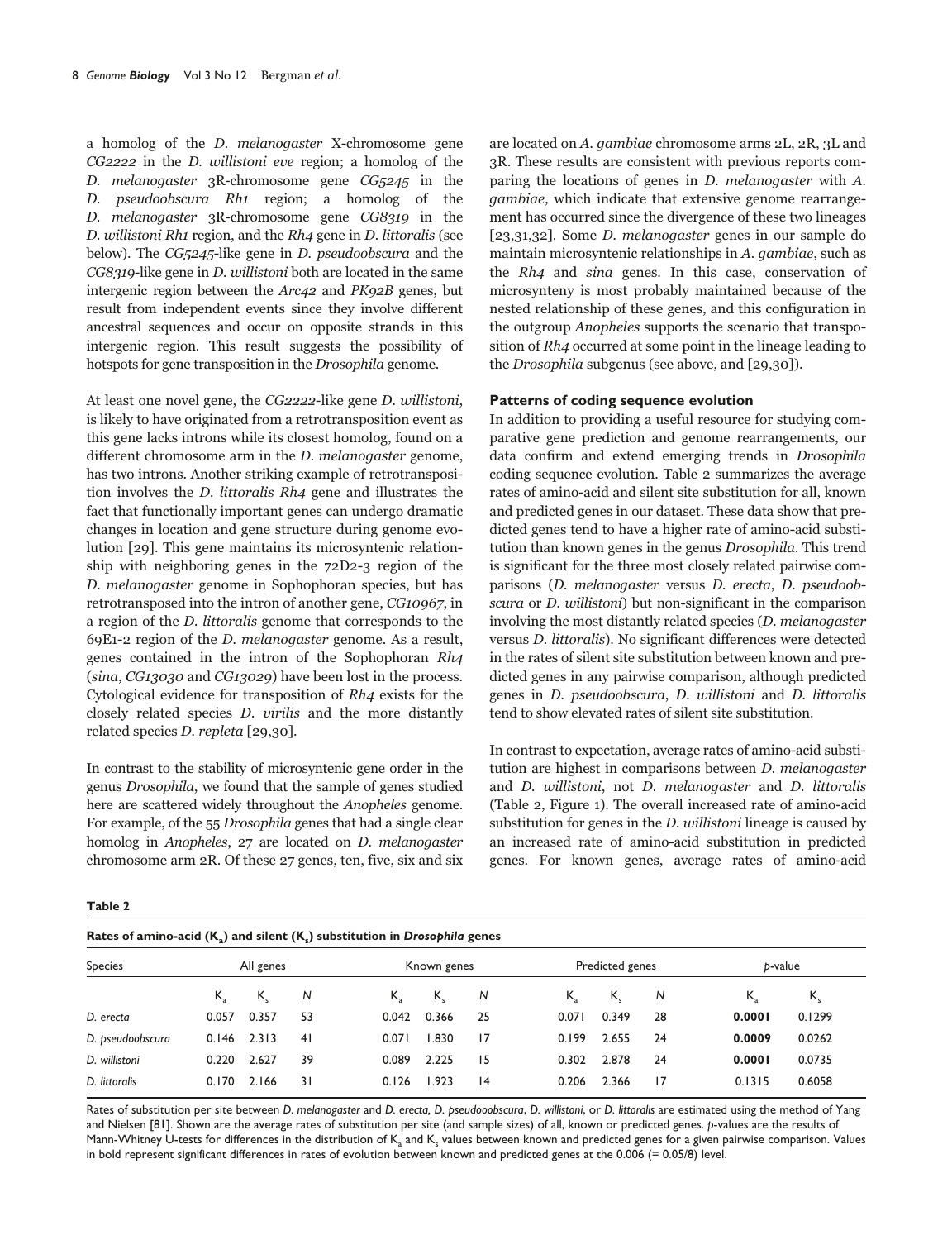substitution are consistent with the accepted phylogenetic relationships of these species: D. erecta is most closely related to D. melanogaster, followed by D. pseudoobscura, D. willistoni and D. littoralis, respectively. Average rates of silent site substitution also do not show a pattern consistent with the accepted phylogeny of these species (Table 2, Figure 1). This is a consequence of the fact that, for comparisons between D. melanogaster and either D. pseudoobscura, D. willistoni or D. littoralis, average rates of silent site substitution exceed an expectation of one substitution per site, indicating that silent sites are 'saturated' in these comparisons. Even so, it is apparent that there may be an increased rate of silent site substitution as well in the D. willistoni lineage. It is unlikely that these results are simply a consequence of an incorrect phylogeny, since the phylogenetic relationships of these species are well established [7].

Our estimate of the average rate of amino-acid substitution per site in known genes between D. melanogaster and D. pseudoobscura (0.071) is nearly the same as previous estimates (0.076) using a different sample of known genes and estimation procedure [33]. In addition, our estimate of the average rate of amino-acid substitution for predicted genes between D. melanogaster and D. erecta (0.071) is similar to that estimated using different methods for a sample of rapidly evolving genes between *D. melanogaster* and D. yakuba (0.067) [34], a species approximately as divergent from D. melanogaster as D. erecta [35]. Thus the categorical and lineage effects we detect are unlikely to be artifacts of our data or methods. The cause(s) of the increased rate of amino-acid substitution in predicted genes in the D. willistoni lineage remain to be clarified, but are most probably related to increased rates of protein evolution detected previously in the D. saltans lineage [36], which have been explained by a shift in base composition in the common ancestor of the D. saltans and D. willistoni groups (see below, and [37]).

In D. melanogaster, it is well established that coding sequences have a higher GC content, relative to genomic averages, due to the preferential use of codons ending in C or G [38,39]. This pattern holds in the closely related species D. erecta, as well as in the more distantly related species D. pseudoobscura and D. littoralis (Table 3). In contrast, our data show that D. willistoni coding sequences have a higher frequency of AT (53%) base-pairs than GC (47%) base-pairs. This shift in base usage in D. willistoni coding sequences is apparent at the dinucelotide level as well, predominantly affecting those dinucleotides that exclusively contain AT or GC. Non-coding sequences of all non-melanogaster species are AT-rich, as in D. melanogaster [40]; slight shifts towards higher AT frequency are observed in the non-coding sequences of the *D. willistoni* lineage (Table 3).

The shift in base usage in the *D. willistoni* lineage is also detected in the pattern of synonymous codon usage (see Supplementary Table 2 in the additional data files). Previous analyses of a limited number of coding sequences revealed a shift away from preferred C-ending codons used in the D. melanogaster lineage, towards T-ending codons in the D. willistoni lineage [7,41]. Our data indicate that this trend holds for a much larger sample of genes (see Supplementary Table 2 in additional data files). For 10 of the 18 amino acids with more than one codon (Arg, Asn, His, Ile, Leu, Lys, Phe, Pro, Thr, Tyr), the most frequently used codon in D. willistoni differs from that in D. melanogaster. All 10 of these changes in synonymous codon usage involve D. willistoni most frequently using an A- or T-ending (or beginning, for example, Leu) codon with D. melanogaster using a G- or C-ending (or beginning) codon, supporting a trend identified originally using only the Adh coding sequence [41]. The most frequently used codon differs between D. melanogaster and D. erecta, D. pseudoobscura and D. littoralis for only two (Asp, Ser), one (Asn) and four (Asn, Ile, Pro, Thr) amino acids, respectively.

#### **Patterns of non-coding sequence evolution**

Our data also provide an opportunity to study basic features of non-coding conservation in Drosophila, which remain largely unexplored. As shown in Figures 2 and 4, a substantial proportion of non-coding sequences are conserved in Drosophila, especially in pairwise comparisons between D. melanogaster and D. erecta. Levels of conservation appear to plateau in more divergent comparisons, with a tendency for D. pseudoobscura to show higher levels of non-coding conservation relative to D. willistoni or D. littoralis in pairwise comparisons with D. melanogaster. Few, if any, non-coding sequences are conserved between D. melanogaster and A. gambiae (Figure 4, see also [23]). There is also regional variation in levels of non-coding conservation in the Drosophila genome, as illustrated by contrasting conservation between D. melanogaster and D. erecta, for example, in the eve (Figure 2) and ap (Figure 4) regions.

To estimate levels of sequence conservation in non-coding regions and to contrast patterns of coding with non-coding conservation, we aligned genomic sequences using the AVID alignment tool [42]. AVID is a global alignment tool that works by recursively finding co-linear 'anchors' of maximal sequence identity; therefore, locally inverted or transposed sequences that might be conserved will not be included in our analysis. Conserved non-coding sequences (CNCSs), defined as windows of 10 bp or greater with 90% or greater nucleotide identity, were identified in pairwise alignments using the VISTA program [43]. These parameters were chosen to identify short, highly conserved sequences found in Drosophila non-coding regions [44]. We used D. melanogaster as the reference species in pairwise comparisons with non-melanogaster species, and Release 3 annotations [14] exported from Gadfly in VISTA format to classify conserved segments as either coding or non-coding. Transcribed and nontranscribed non-coding sequences were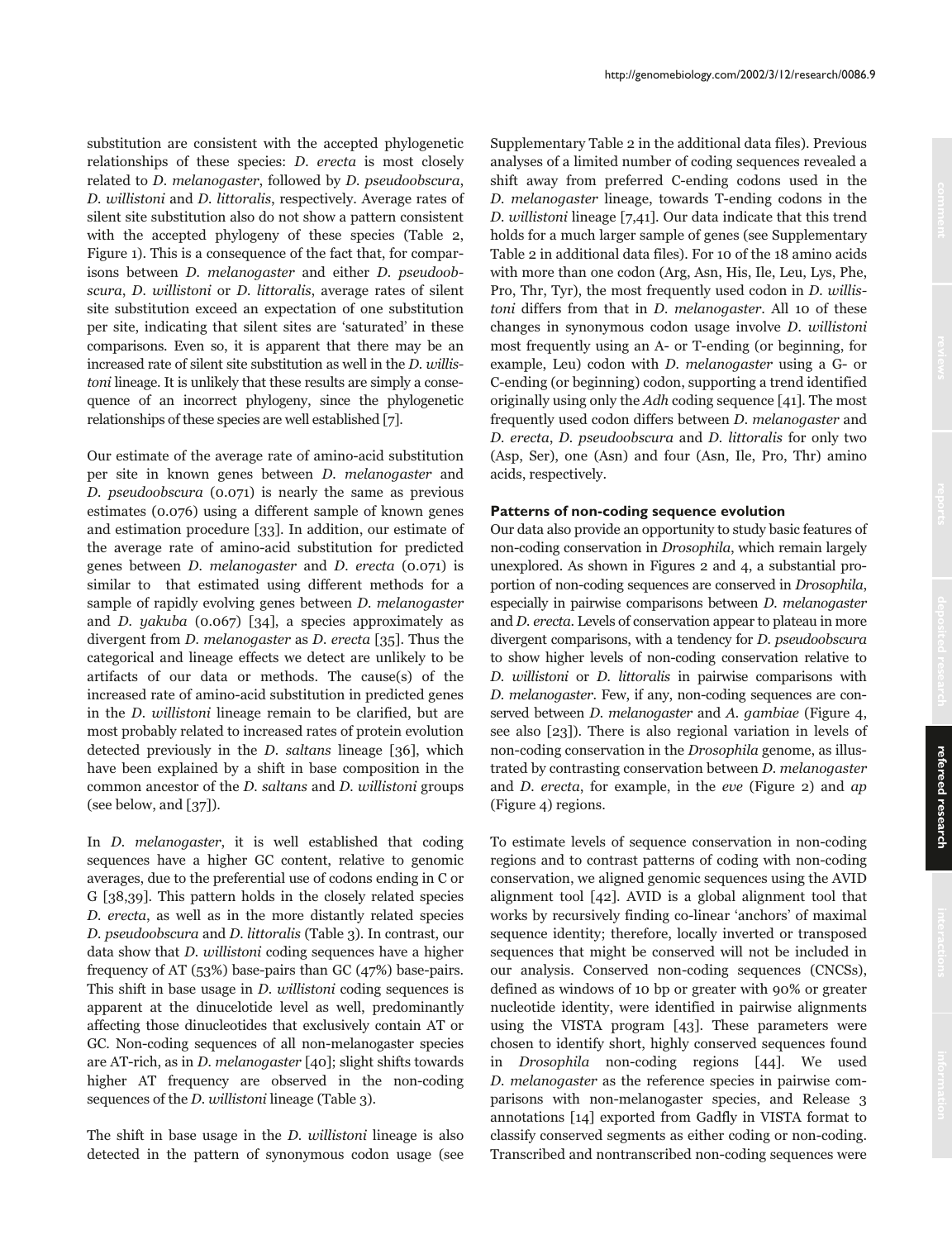| Mono- and dinucleotide frequencies of coding and non-coding sequences in Drosophila species |                 |           |                  |               |               |  |
|---------------------------------------------------------------------------------------------|-----------------|-----------|------------------|---------------|---------------|--|
| Mononucleotide                                                                              | D. melanogaster | D. erecta | D. pseudoobscura | D. willistoni | D. littoralis |  |
|                                                                                             |                 |           | Coding           |               |               |  |
| $A = T$                                                                                     | 0.231           | 0.222     | 0.220            | 0.265         | 0.224         |  |
| $G = C$                                                                                     | 0.269           | 0.278     | 0.280            | 0.235         | 0.276         |  |
|                                                                                             |                 |           | Non-coding       |               |               |  |
| $A = T$                                                                                     | 0.300           | 0.295     | 0.281            | 0.324         | 0.305         |  |
| $G = C$                                                                                     | 0.200           | 0.205     | 0.219            | 0.176         | 0.195         |  |
| Dinucleotide                                                                                | D. melanogaster | D. erecta | D. pseudoobscura | D. willistoni | D. littoralis |  |
|                                                                                             |                 |           | Coding           |               |               |  |
| <b>TA</b>                                                                                   | 0.032           | 0.028     | 0.027            | 0.046         | 0.030         |  |
| AT                                                                                          | 0.057           | 0.053     | 0.056            | 0.080         | 0.058         |  |
| $AA = TT$                                                                                   | 0.057           | 0.052     | 0.049            | 0.076         | 0.056         |  |
| $AC = GT$                                                                                   | 0.054           | 0.053     | 0.051            | 0.051         | 0.051         |  |
| $AG = CT$                                                                                   | 0.063           | 0.064     | 0.064            | 0.057         | 0.059         |  |
| $GA = TC$                                                                                   | 0.067           | 0.068     | 0.067            | 0.063         | 0.055         |  |
| $CA = TG$                                                                                   | 0.075           | 0.074     | 0.077            | 0.078         | 0.082         |  |
| $\mathsf{CG}\phantom{.}$                                                                    | 0.064           | 0.068     | 0.068            | 0.046         | 0.073         |  |
| GC                                                                                          | 0.081           | 0.085     | 0.091            | 0.067         | 0.109         |  |
| $CC = GG$                                                                                   | 0.067           | 0.072     | 0.071            | 0.054         | 0.061         |  |
|                                                                                             |                 |           | Non-coding       |               |               |  |
| <b>TA</b>                                                                                   | 0.069           | 0.068     | 0.058            | 0.080         | 0.075         |  |
| AT                                                                                          | 0.086           | 0.084     | 0.077            | 0.094         | 0.089         |  |
| $AA = TT$                                                                                   | 0.110           | 0.106     | 0.094            | 0.126         | 0.111         |  |
| $AC = GT$                                                                                   | 0.052           | 0.052     | 0.052            | 0.053         | 0.053         |  |
| $AG = CT$                                                                                   | 0.052           | 0.053     | 0.058            | 0.051         | 0.052         |  |
| $GA = TC$                                                                                   | 0.053           | 0.053     | 0.059            | 0.052         | 0.048         |  |
| $CA = TG$                                                                                   | 0.068           | 0.068     | 0.070            | 0.066         | 0.071         |  |
| $\mathsf{CG}\phantom{.}$                                                                    | 0.037           | 0.040     | 0.039            | 0.025         | 0.037         |  |
| GC                                                                                          | 0.052           | 0.056     | 0.057            | 0.038         | 0.058         |  |
| $CC = GG$                                                                                   | 0.043           | 0.044     | 0.052            | 0.033         | 0.035         |  |

Values for *D. melanogaster* are genome-wide averages based on Release 3 sequences/annotations [9,14] and include unmapped scaffolds derived from heterochromatic regions (see [83]). Values in bold indicate the most frequently used mono- or dinucleotide. Frequencies of complementary mono- and dinucleotides were averaged to account for the double-stranded nature of DNA.

analyzed together, since previous results showed similar patterns of conservation for intergenic and intronic sequences in Drosophila [44].

The results of this analysis are shown in Table 4, which contrasts features of conservation in both coding and non-coding sequences by species. For all species analyzed, coding regions have a higher proportion of sequences that meet our definition of conservation relative to non-coding sequences. In addition, the median segment length surpassing our criterion for conservation is longer for coding sequences relative to non-coding sequences for all species analyzed. These results are expected, as coding sequences are on average thought to experience more

intense purifying selection than non-coding sequences [21]. In contrast, the average percent identity of conserved segments is higher for non-coding sequences than coding sequences. This is probably a result of silent site substitution in otherwise functionally constrained coding sequences.

Analysis of levels of conservation by species shows that the increased rate of amino-acid sequence evolution in the D. willistoni lineage detected above may reflect a more widespread phenomenon in the genome of this species. As shown in Table 4, D. willistoni shows unexpectedly low levels of both non-coding and coding conservation, given the accepted phylogeny of the species. These data show that the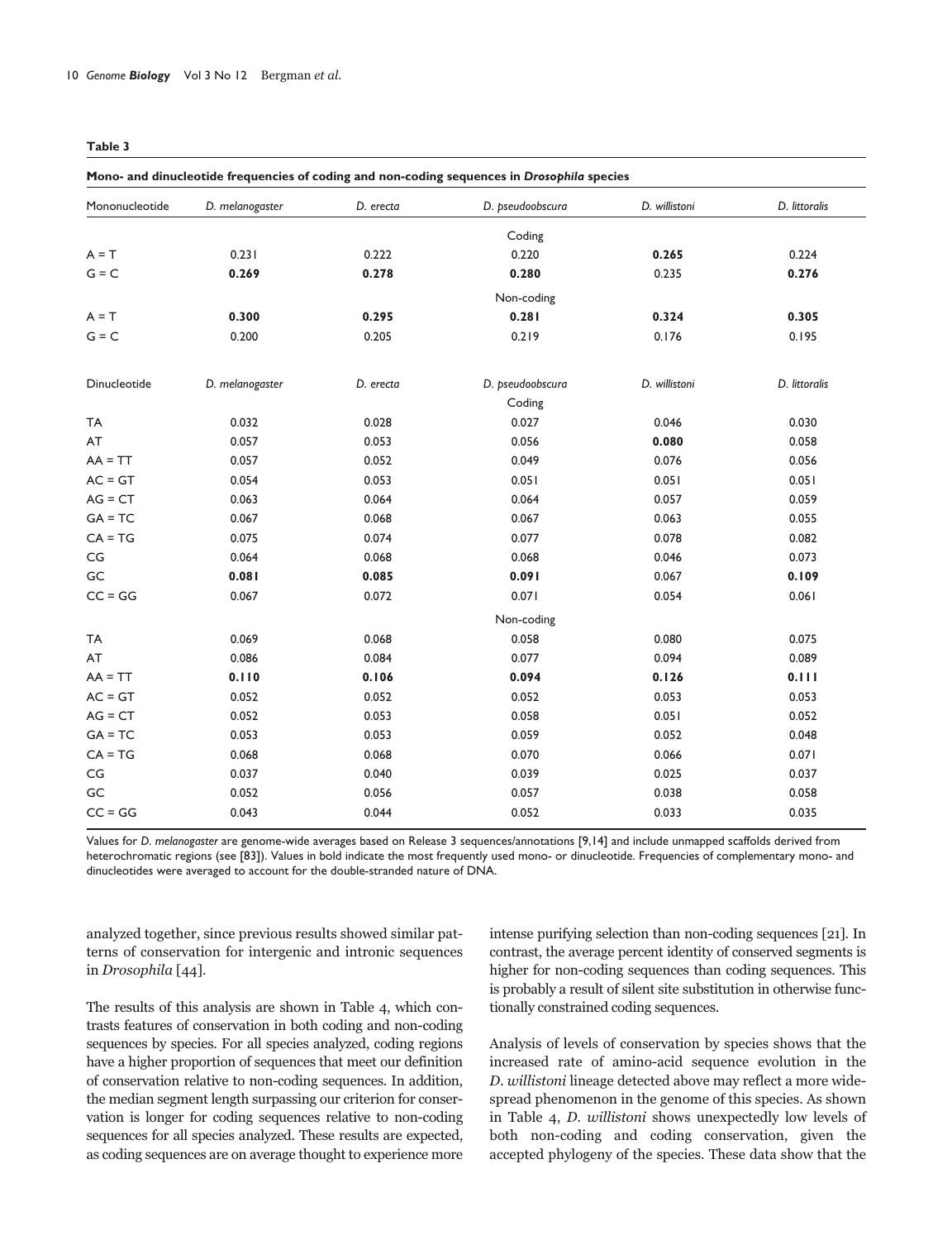

VISTA plot of genome organization and sequence conservation in the *Drosophila ap* region. From top to bottom are pairwise comparisons between *D. melanogaster* and *D. erecta* (mel-ere), *D. pseudoobscura* (mel-pse), *D. virilis* (mel-vir) and *A. gambiae* (mel-ano), respectively. Features of this plot are as in Figure 3. Shown are five CNCS clusters corresponding to the muscle enhancer [91], the brain-specific enhancer empirically verified in this study (Figure 8), and three predicted enhancers labeled CNCS clusters 1, 2 and 3. Note that the *HB* transposable element in the region 5 to *ap* is located between CNCS clusters and is not conserved between species.

increased rate of evolution in the D. willistoni lineage is not restricted to coding sequences, rendering coding-sequencebased interpretations of the unusual patterns of molecular evolution in this lineage less tenable (see, for example [7,41]). Together with the changes in base composition in both coding and non-coding sequences noted above, the increased rate of evolution in both coding and non-coding sequences detected in the *D. willistoni* suggests a genomewide effect, possibly resulting from a change in mutation pressure or a change in population size at some time during the history of this lineage (see also [37]).

Despite the lineage effect in levels of conservation in the D. willistoni genome, the median length of conserved coding or non-coding segments generally decreases with increasing divergence time as expected (Table 4). However, the average percent identity of conserved coding or non-coding segments identified does not decrease with increasing divergence time. Finally, the ratio of conserved sequences that are coding relative to non-coding increases with increasing divergence time. The ratio of conserved sequences that are coding relative to non-coding is 1.36 for comparisons with D. erecta, but increases to 2.21 for comparisons involving D. pseudoobscura and approximately 3.5 for comparisons involving D. willistoni or D. littoralis.

Changes in the median CNCS length reflect changes in the overall distribution of CNCS lengths in pairwise comparisons between D. melanogaster and either D. erecta, D. pseudoobscura, D. willistoni, or D. littoralis (Figure 5).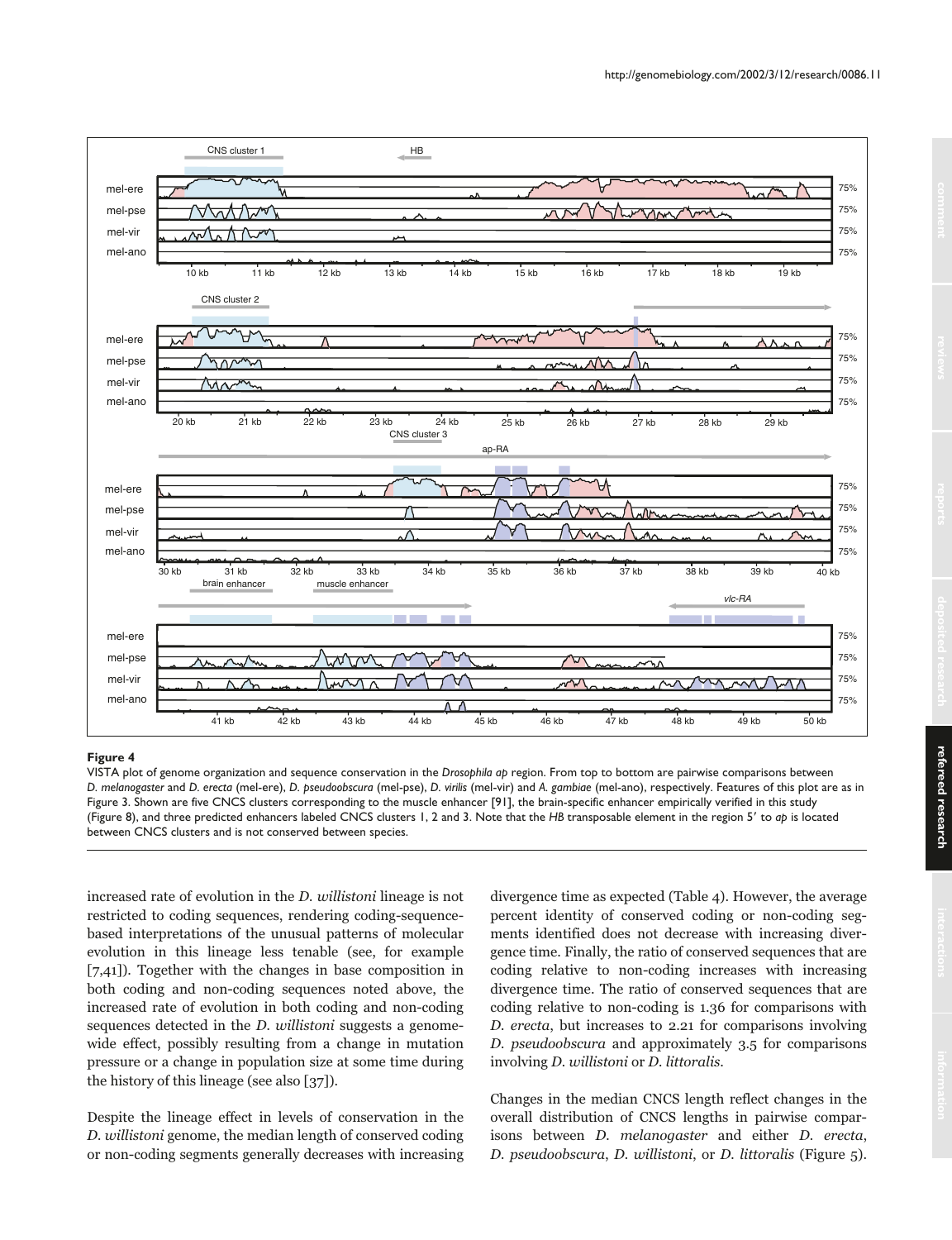#### **Table 4**

| Species          | Number of bp<br>surveyed | Number of bp<br>conserved | % conserved<br>(bp) | Median length of<br>conserved segment | Average % identity<br>of conserved segment |  |
|------------------|--------------------------|---------------------------|---------------------|---------------------------------------|--------------------------------------------|--|
|                  |                          |                           | Coding              |                                       |                                            |  |
| D. erecta        | 63,655                   | 60,327                    | 94%                 | 39                                    | 93%                                        |  |
| D. pseudoobscura | 46,626                   | 26,978                    | 61%                 | 20                                    | 91%                                        |  |
| D. willistoni    | 42,224                   | 18,774                    | 45%                 | 17                                    | 91%                                        |  |
| D. littoralis    | 19,717                   | 10.997                    | 63%                 | 17                                    | 92%                                        |  |
|                  |                          |                           | Non-coding          |                                       |                                            |  |
| D. erecta        | 272,366                  | 186,895                   | 69%                 | 24                                    | 94%                                        |  |
| D. pseudoobscura | 276,731                  | 77,391                    | 28%                 | 17                                    | 95%                                        |  |
| D. willistoni    | 174,421                  | 19,700                    | 13%                 | 4                                     | 95%                                        |  |
| D. littoralis    | 138,866                  | 24,633                    | 18%                 | 15                                    | 95%                                        |  |
| D. virilis       | 114,015                  | 30,564                    | 27%                 | 16                                    | 95%                                        |  |
| D. virilis [44]  | 114,015                  | 29,915                    | 26%                 | 9                                     | 93%                                        |  |
|                  |                          |                           |                     |                                       |                                            |  |

| Estimates of pairwise sequence conservation in coding and non-coding regions between D. melanogaster and D. erecta, |  |
|---------------------------------------------------------------------------------------------------------------------|--|
| D. pseudoobscura, D. willistoni or D. littoralis                                                                    |  |

Microsyntenic regions were globally aligned using AVID and conserved sequences greater than or equal to 10 bp and 90% identity were identified using VISTA. Sequences were classified as coding or non-coding using Release 3 annotations [14] exported from GadFly in VISTA format. Shown for comparison are a re-analysis of conservation between *D. melanogaster* and *D. virilis* using the current methods, as well as previous results, for a sample of non-coding regions published in [44].

These data quantitatively describe the pattern of non-coding conservation shown in Figures 2 and 4: CNCS lengths become shorter with increasing divergence but plateau to approximately the same length in the most distant comparisons. The stability of this distribution at more extreme evolutionary distances is apparently insensitive to changes in the proportion of non-coding DNA that is conserved (compare D. willistoni and D. littoralis). Shown for comparison is the distribution of CNCS lengths between D. melanogaster and D. virilis from [44], as well as a reanalysis of this data using the current methods. Differences between the present and previous results for the D. virilis data show the effect of different methods for detecting CNCSs. The differences observed in the distribution of CNCS lengths between the closely related species D. virilis and D. littoralis using the AVID-VISTA method reflect the fact that the D. virilis data were obtained from non-coding regions with known or suspected cis-regulatory function, whereas the data here represent a more random sampling of non-coding regions in the Drosophila genome.

Conservation of non-coding sequences is typically interpreted as evidence of functional constraint and this assumption underlies most phylogenetic footprinting methods. This assumption was questioned by Clark [45], who proposed an alternative hypothesis for non-coding conservation based on heterogeneity in mutation rates (that is, mutational cold spots). To resolve these alternatives we studied the spatial distribution and conservation of spacing between CNCSs in the Drosophila genome. Under a simple mutational cold-spot hypothesis, CNCSs should occur randomly in non-coding DNA and the lengths of 'spacer intervals' between CNCSs should be exponentially distributed [46,47]. In addition, there should be no tendency for the spacing between mutational cold spots to remain conserved between divergent Drosophila species, given the rapid rate of DNA loss in unconstrained sequences in the Drosophila genome [48,49].

As shown in Figure 6 for non-coding comparisons between D. melanogaster and D. pseudoobscura, the frequency spacer interval lengths between CNCSs in the D. melanogaster genome differ significantly from the exponential distribution. The deviation from expected results from an excess of short and long spacer intervals, indicating that CNCSs are clustered in the Drosophila genome. Nonrandom spacing of CNCSs is also observed in other pairwise species comparisons in the genus Drosophila ([46] and data not shown). In addition, the lengths of homologous spacer intervals are highly correlated across species (Figure 7). This correlation is unlikely to be an artifact of alignment, as the AVID method first aligns regions of local similarity before generating a global alignment. Moreover, similar results have been obtained using non-global alignment methods [46]. These results suggest that spacer interval sequences between CNCSs (and therefore CNCSs themselves) are functionally constrained, and provide evidence against the hypothesis that CNCSs are simply mutational cold spots.

Clusters of CNCSs are readily apparent in VISTA plots of complex gene regions with known cis-regulatory function (Figures 2 and 4). In addition, there is a strong tendency for known cis-regulatory elements to overlap clusters of CNCSs.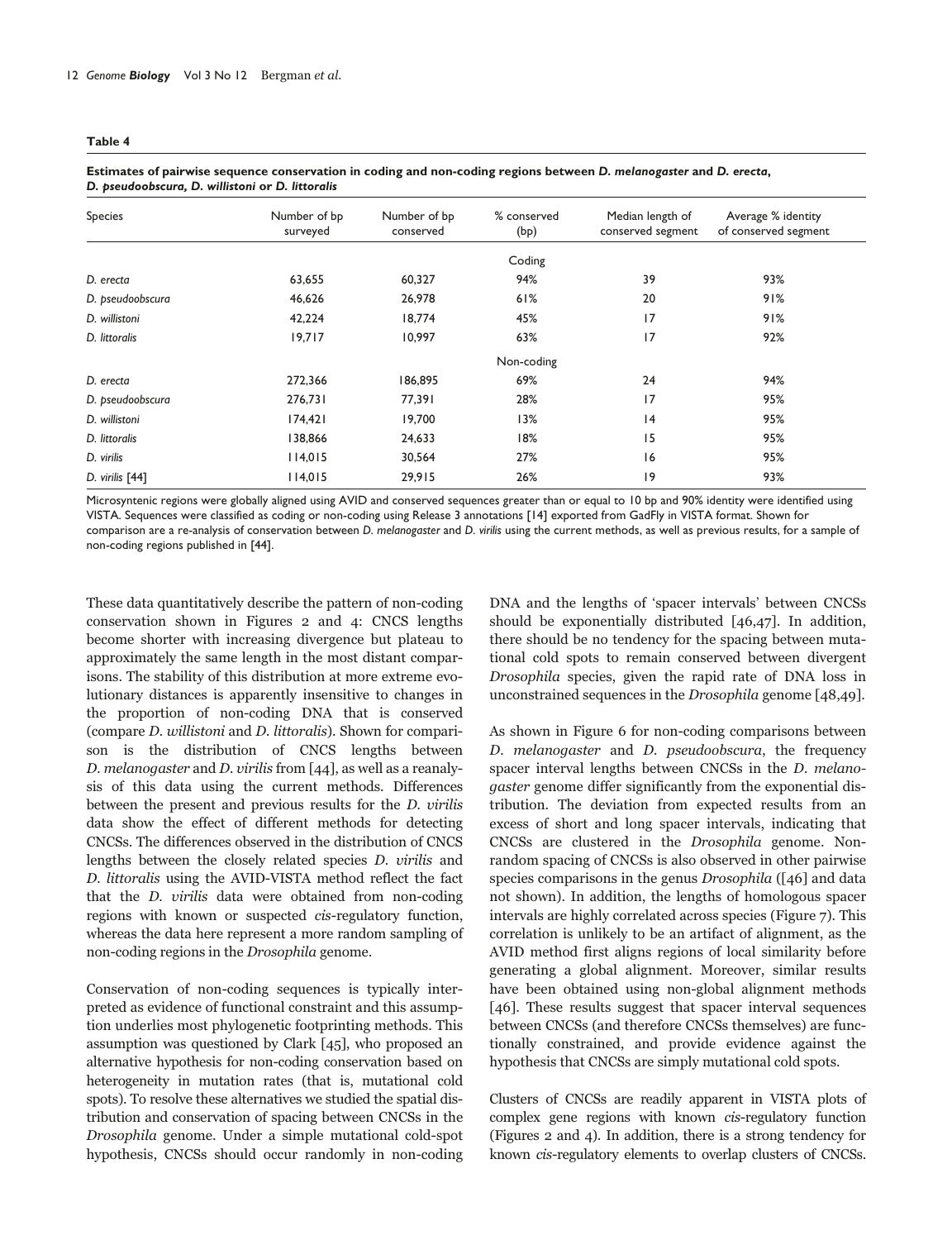

Frequency distribution of CNCS lengths in *Drosophila* species. The distributions of CNCS lengths are shown for comparisons between *D. melanogaster* and either *D. erecta*, *D. pseudoobscura*, *D. willistoni* or *D. littoralis*. CNCSs of 10 bp or greater with 90% or greater nucleotide identity were identified using VISTA. Also shown for comparison is a re-analysis of the length distribution of CNCSs between *D. melanogaster* and *D. virilis* using the current methods, as well as previous results, for a sample of non-coding regions published in [44].

For example, discrete enhancers that control embryonic expression of eve are contained within discrete CNCS clusters in the region  $5'$  to eve (Figure 2). In contrast, discrete CNCSs clusters are not observed in the region  $3'$  to eve where enhancers overlap one another [50,51]. The correspondence of CNCS clusters and functional enhancers is observed in other regions of the Drosophila genome, such as the discrete musclespecific enhancer in the fourth intron of ap (Figure 4). The inexact correspondence between enhancer sequences and CNCS clusters is perhaps not unexpected as enhancers are typically defined as the minimal sequence sufficient to recapitulate native expression in a reporter gene assay. Nevertheless, this pattern suggests a functional relationship between cis-regulatory elements and discrete CNCS clusters.

To test the hypothesis that CNCS clusters can predict the location of cis-regulatory elements in the Drosophila genome, we carried out P-element-mediated reporter gene analysis of genomic sequences corresponding to a CNCS cluster in the fourth intron of ap. This CNCS cluster is apparent in pairwise comparisons between D. melanogaster and D. pseudoobscura as well as between D. melanogaster

and D. virilis (Figure 4). ap is a LIM-homeobox transcription factor expressed in many tissues in Drosophila, including embryonic expression in the developing brain [52,53]. As shown in Figure 8, the *D. melanogaster* genomic sequences corresponding to the CNCS cluster in the ap intron 4 drives reporter gene expression in the Drosophila embryo in a specific pattern that recapitulates native ap expression in the developing brain. In addition, when introduced into the genome of D. melanogaster, the homologous fragment from the D. virilis genome also drives reporter gene expression in the same pattern, indicating that the expression pattern resulting from this enhancer has been conserved since the divergence of these two species. Experiments to test the function of CNCS clusters 1, 2, and 3 in the ap region are currently underway.

# **Discussion**

# **Prospects for comparative gene prediction in** *Drosophila*

Although great progress has been made towards understanding the protein-coding component of eukaryotic genome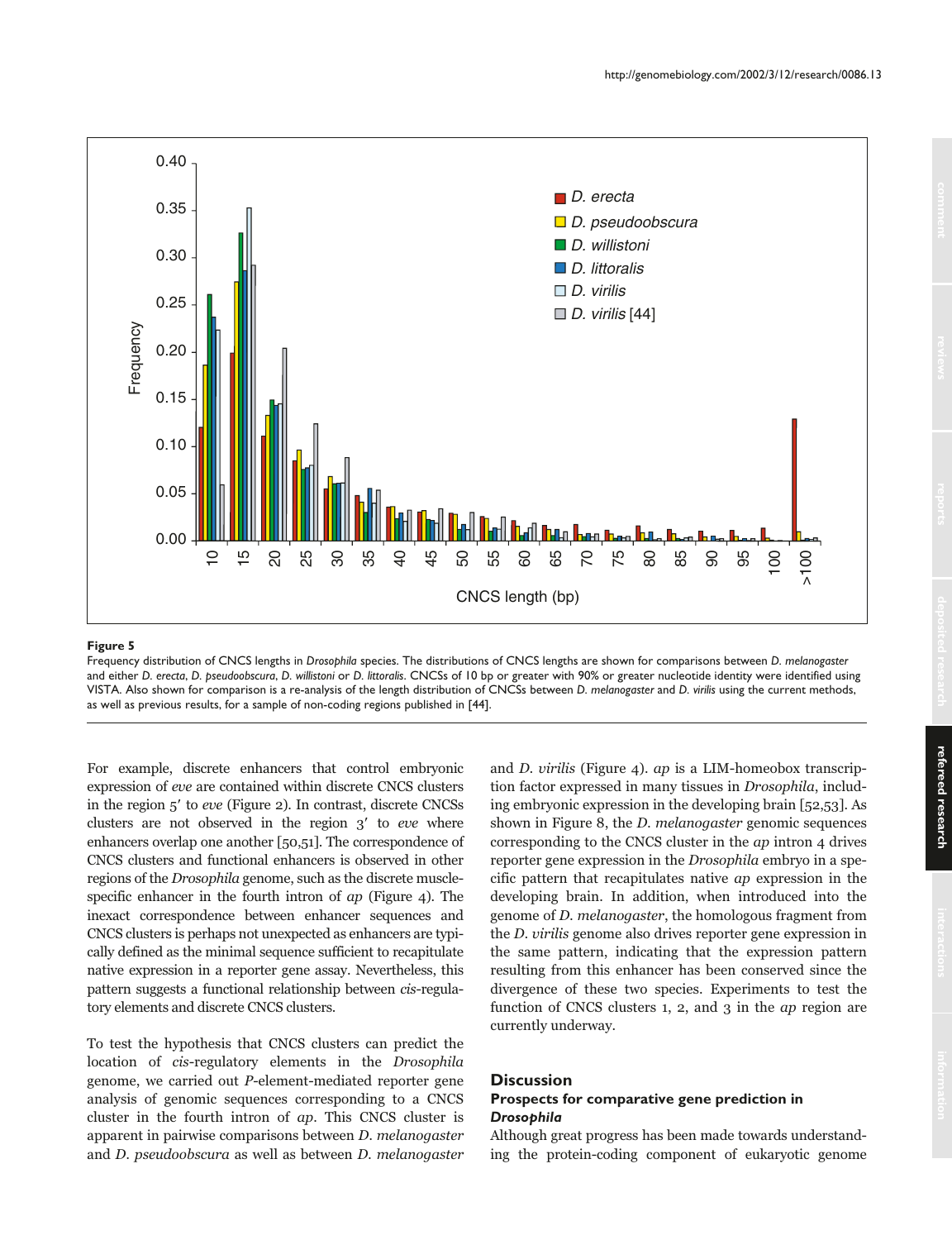

Frequency distribution of spacer interval lengths separating CNCSs between *D. melanogaster* and *D. pseudoobscura*. Plotted is a histogram of the length in *D. melanogaster* of 'nonconserved' spacer interval sequences between CNCSs identified using VISTA (10-bp window, 90% identity). Spacer intervals separating a CNCS and a conserved coding segment, or between two conserved coding segments were omitted from this analysis. Note that only spacer interval lengths less than 250 bp are displayed for clarity. Solid lines represent the expectation under an exponential distribution using an estimate of the rate parameter  $\lambda$  based on the inverse of the mean spacer interval length to be 0.0165. The null hypothesis that spacer interval lengths are exponentially distributed can be rejected ( $\chi^2$  = 2,040.1, df = 30,  $p$  < 10<sup>-6</sup>), indicating that *Drosophila* CNCSs are non-randomly spaced.

sequences [54-57], comprehensive genome annotation is far from complete in any metazoan. State-of-the-art statistical and remote-homology gene-prediction methods are successful at identifying the location of exons in unannotated genomic DNA, but are often quite poor at predicting the details of gene structure, necessitating human curation [14]. One of the most useful sources of information for accurately predicting complex gene structures is EST/cDNA data [58]. Predicting the structure of genes for which no EST/cDNA data exists will require alternative approaches, such as comparative gene modeling among divergent species with conserved proteomes in the same group of organisms.

The results of our  $K_a/K_s$  analyses presented here give preliminary insight into the prospects of comparative gene modeling using large-scale sequence data in the genus Drosophila. From our findings, we expect that structural details of most Release 3 coding sequences can be verified and improved using pairwise sequence data between divergent species like D. melanogaster and D. pseudoobscura. Our results also indicate that, although it may not be necessary for many genes in the D. melanogaster genome, de novo comparative gene prediction between these species will find the vast majority of as-yet unidentified genes lacking EST/cDNA data. It is important to note that we do not expect to detect all coding exons (especially short exons [20]) in pairwise comparisons, highlighting the added value of multiple species data for comparative exon prediction. In addition, important details of gene models will prove difficult to predict using only comparative data, as amino-acid divergence (especially insertions or deletions) can obscure intronexon boundaries and other details of gene structure. Moreover, there is inherent uncertainty in the 'correct' gene structure developed from comparative data alone, since two divergent sequences are simultaneously being modeled. Finally, the comparative annotation of UTR sequences awaits the development of methods that accurately predict the non-coding components of gene models.

The patterns of protein-coding sequence evolution detected in our data have important implications for comparative gene prediction. Most notably, the trend we detect for predicted genes to show an increased rate of amino-acid substitution relative to known genes is important, as it may reflect differences in functional constraint or quality of gene models between the two classes of genes. For at least three reasons, we believe that the elevated rate of amino-acid substitution in predicted genes is not a result of poor-quality gene models in this class of genes. First, many of the genes in the predicted class have EST/cDNA data (see Supplementary Table 1), so the details of these gene models are likely to be correct. Second, estimates of  $K_a$  (and  $K_s$ ) are based on aligned sequences; thus gross inaccuracies in gene models that would create gaps in the alignment are excluded from estimates of evolutionary rates. Third, differential rates in these two classes of genes may be expected, as a high proportion of known genes were selected for study because their mutational inactivation resulted in an obvious phenotype. Thus we favor the interpretation that increased rates of amino-acid substitution in predicted genes results from lower levels of functional constraint.

If this interpretation is correct, our results confirm those of Schmid and co-workers [34,59] who have shown that a large fraction of randomly sampled coding sequences and orphan genes are rapidly evolving in the genus Drosophila. Our results are also consistent with those of Ashburner et al. [60] who show that genes with known mutant phenotypes in D. melanogaster are more likely to have a conserved homolog in GenBank relative to predicted genes with no known phenotype. Similarly, Zdobnov et al. [23] show that D. melanogaster orphan genes tend to exhibit lower levels of conservation in pairwise comparison with A. gambiae [23]. Finally, the interpretation that known and predicted genes differ in their levels of functional constraint is supported by the fact that increased rates of protein evolution in D. willistoni affect predicted genes more strongly than known genes (Table 2). Together these results suggest that there is a large class of functional protein-coding sequences evolving under weak selective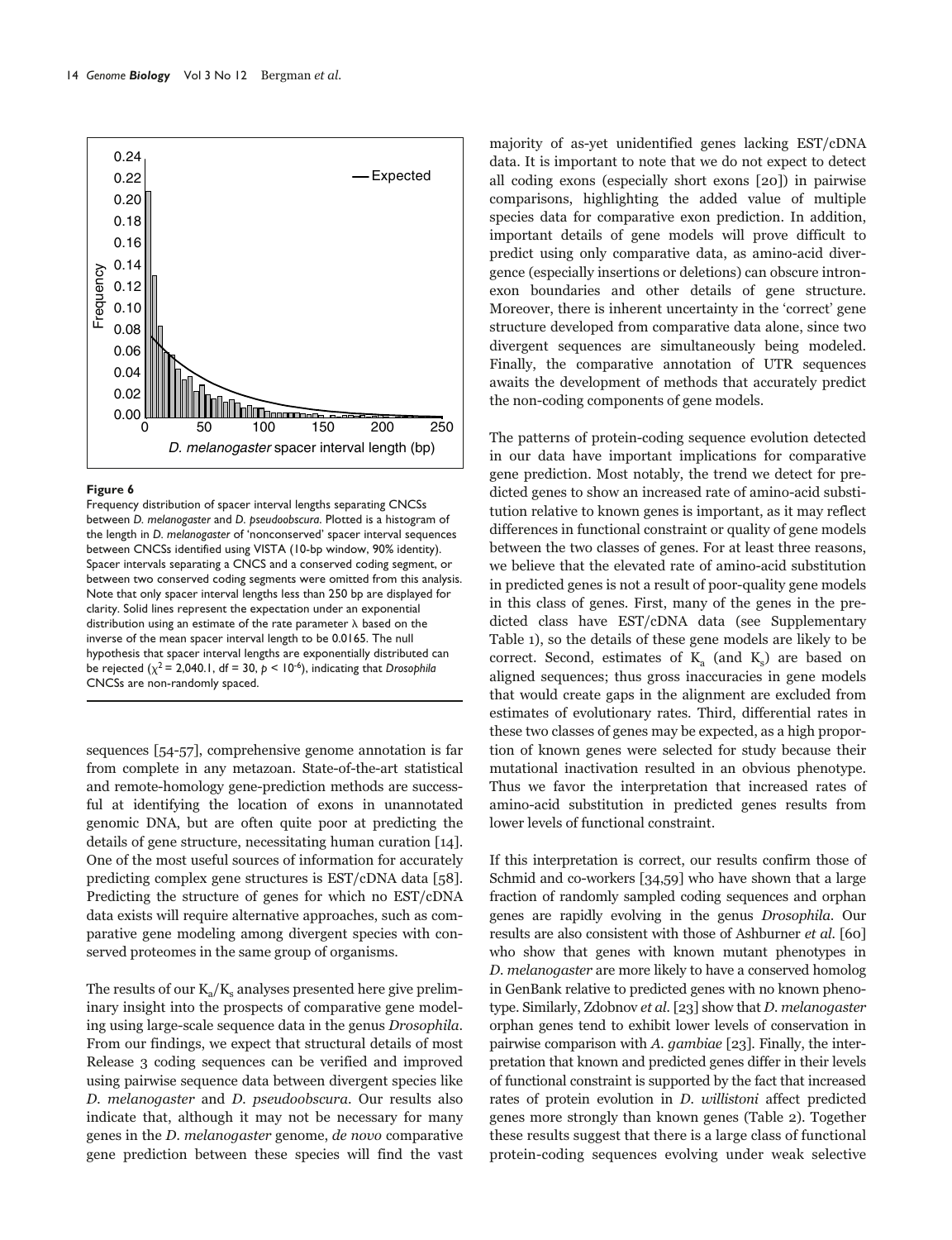

Correlation of spacer interval lengths separating CNCSs between *D. melanogaster* and *D. pseudoobscura*. Each point represents the log<sub>10</sub>-transformed lengths for a homologous pair of spacer intervals. Spacer intervals separating a CNCS and a conserved coding segment, or between two conserved coding segments were omitted from this analysis. The solid line represents perfect spacer interval length conservation; the dashed lines represent order of magnitude size changes in spacer interval length between these two species. The correlation coefficient for homologous spacer interval lengths is *r* = 0.85 ( $p < 0.01$ ).

constraint in the Drosophila genome [34]. Rates of evolution for this class of genes may be too fast to allow the identification of homologs from extremely divergent species (such as Anopheles) for comparative gene prediction, but slow enough to use comparative data within the genus Drosophila.

### **Rearrangement, transposition and genome annotation**

Genome rearrangement in Drosophila typically occurs through paracentric inversion, allowing the homology of chromosome arms to be maintained over millions of years. Homologous chromosome arms in the genus Drosophila are referred to as Muller's elements, and represent a clearly established level of synteny between species [7]. The homology of Muller's elements can be extended to A. gambiae [23,31]; however it is clear that a substantial fraction of rearrangements between these species must occur by other mechanisms than paracentric inversion. Levels of synteny below the chromosome arm are more difficult to establish, and the description of these levels of conserved gene order is currently arbitrary [23]. Thus it is important to point out that the strictly co-linear microsynteny we detect between Drosophila species differs from the 'hyphenated' microsynteny with multiple gene losses and gains between Drosophila and Anopheles [32].

Rates of genome rearrangement between species in the genus Drosophila based on cytological evidence are thought to be among the highest for any metazoan [61]. Before this study only a single fixed inversion breakpoint had been characterized at the sequence level in Drosophila [24]. Unfortunately, the limited number of events in our data makes it difficult to estimate the absolute rate of genome rearrangement at the sequence level in Drosophila. More extensive analysis of genome rearrangement at the sequence level in Caenorhabditis by Coghlan and Wolfe [62], suggests that rates of genome rearrangement are fourfold higher in nematodes than in flies. As micro-inversions (such as that seen in the D. littoralis ftz region) are not expected to be included in cytological estimates, this claim will have to be re-evaluated using large-scale comparative sequence data in Drosophila.

There is mounting evidence for the role of transposable elements in the origin of inversion breakpoints in D. melanogaster and other species [63-65]. In contrast, our data provide no evidence that rearrangement breakpoints fixed between Drosophila species are associated with transposable element sequences (see also [24]). Together, these observations suggest a 'hit-and-run' scenario in which transposable elements may play a part in the origin of chromosome rearrangements, but are lost (either through deletion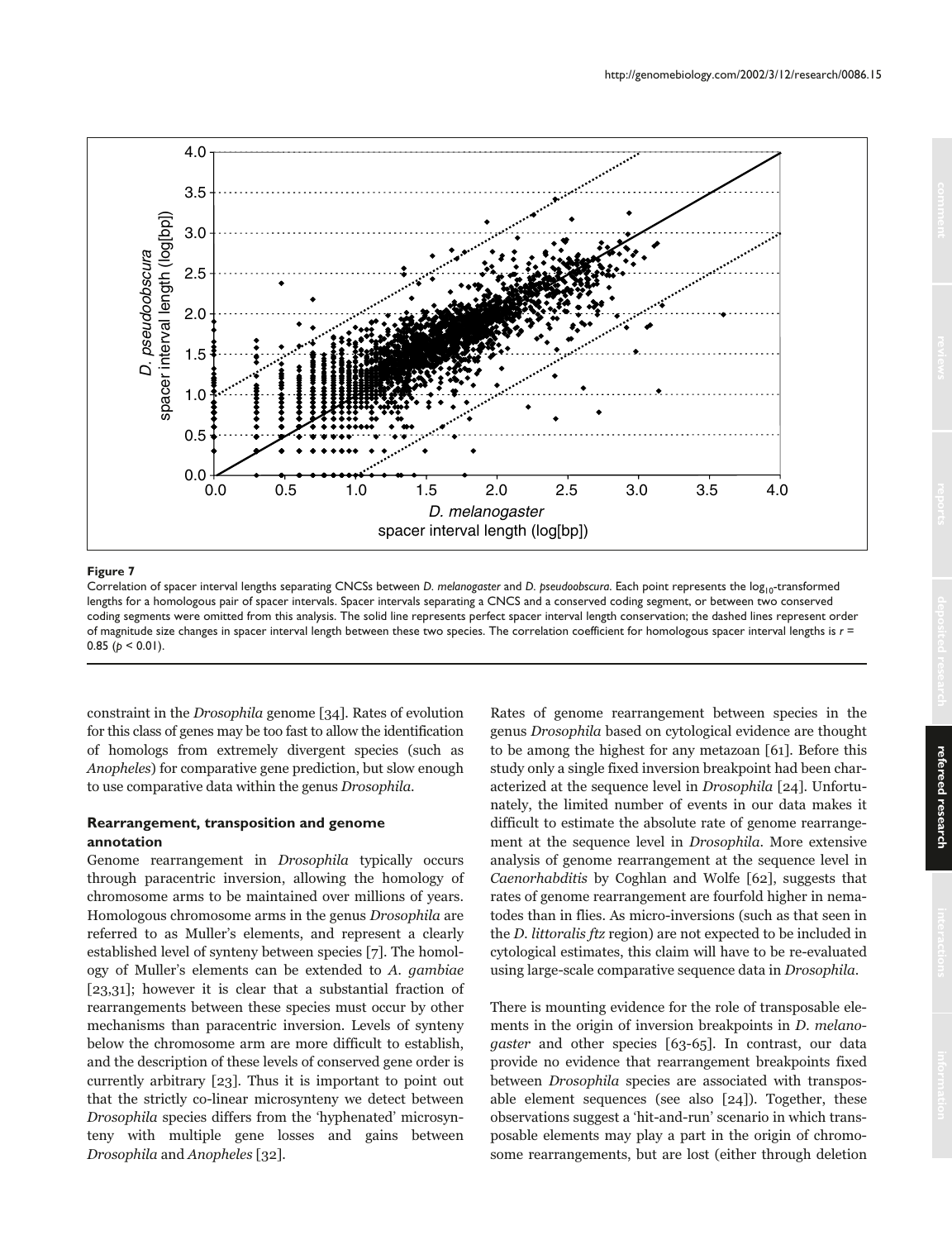

Reporter gene expression driven by genomic sequences corresponding to the CNCS cluster in *ap* intron 4. Specific expression in the embryonic brain is driven by both **(a)** *D. melanogaster* and **(b)** *D. virilis* sequences, indicating that the function of this enhancer has been conserved in these two species.

or transposition) by the time rearrangements reach high frequency or fixation between species [66]. Consistent with this scenario is the fact that transposable element sequences are not conserved between species within unrearranged microsyntenic regions (for example, the HB element in the ap region, Figure 4).

The maintenance of microsyntenic regions we observe at the scale of multi-gene fosmid-sized regions (approximately 40 kb) should improve identification of orthologs for comparative gene modeling. On the other hand, de novo comparative gene identification can be complicated if, for example, nested genes maintain microsyntenic relationships [67]. In addition, as the few rearrangement breakpoints we observed occur exclusively in intergenic regions (see also [24]), rearrangement breakpoints may also help define the boundaries of complex genetic loci. Conservation of microsynteny between genes and flanking intergenic regions may reveal structural and functional connections in the genome, and thus it may be possible to associate functional non-coding sequences with the appropriate flanking gene through genome rearrangements (see also [30]). Proof of this principle can be seen for the intergenic region 3' to eve and 5 to TER94, which maintains association with eve, but not TER94, in non-melanogaster group species (Figure 2). This conservation of microsynteny between the eve coding and 3 CNCSs is consistent with the fact that this region is known to contain multiple enhancer sequences that regulate embryonic eve expression [50,51].

# **Prospects for comparative** *cis***-regulatory prediction in** *Drosophila*

Conservation of non-coding sequences is rapidly becoming one of the most powerful methods of predicting individual cis-regulatory elements in genomic sequences [68]. Most computational methods designed to identify CNCSs rely on the assumption that non-coding conservation implies functional constraint, rather than heterogeneity in mutation rates [45]. Our results provide two pieces of evidence that support this assumption and argue against a simple mutational coldspot interpretation of non-coding conservation. First, we demonstrate that the lengths of spacer intervals separating CNCSs are non-randomly distributed in the Drosophila genome, indicating a tendency for CNCSs to be clustered in non-coding DNA. Second, we show that the spatial relationships of neighboring CNCSs are generally conserved as revealed by the strong correlation of spacer interval lengths in divergent species. Clustering of CNCSs and conservation of CNCS spacing are not expected under a mutational cold-spot hypothesis, and suggest that the spacer intervals between CNCSs, and therefore CNCSs themselves, are under functional constraint. Given the rapid rate of DNA loss for unconstrained sequences in Drosophila [48,49], it is difficult to understand the mere existence of spacer intervals, as well as their conservation of length, without invoking some form of functional constraint acting on these sequences.

Clustering of CNCSs has also been recently reported in the worm genome [47], and future research will determine if CNCS clustering is a general feature of non-coding conservation in metazoan genomes. As yet, there has been no report of a general tendency for CNCSs to be clustered in mammalian genomes, although certain regions of the mammalian genome (such as the H19 region [69]) show a strong pattern of CNCS clustering. The general functional significance of CNCS clusters remains to be explored, but it is clear that some CNCS clusters correspond to functional enhancer sequences. We show here proof of the principle that CNCS clusters can be used to identify functional enhancer sequences in the Drosophila genome (Figure 7, 8), as Ishihara et al. [69] have shown for CNCS clusters in the mammalian genome.

Using CNCS clusters to identify enhancers represents the comparative genomic analogue of efforts to predict cis-regulatory sequences by exploiting the clustering of predicted transcription factor binding sites [70,71]. However, unlike binding-site clusters, CNCS clusters can be rapidly identified in the absence of any a priori information about transcription factor specificity, and may therefore provide a more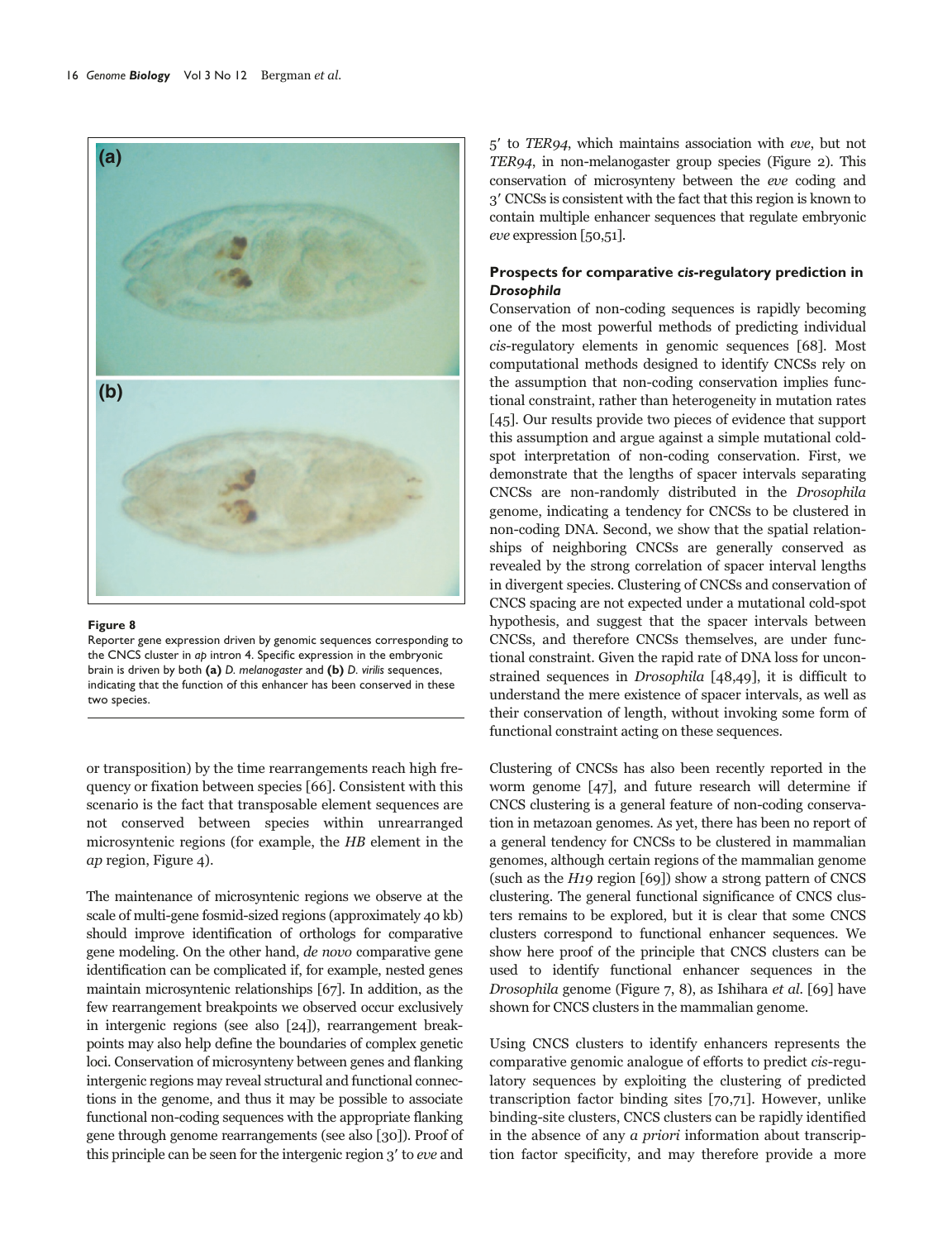general approach to genome-wide cis-regulatory prediction. In fact, CNCS clusters may be a powerful source of data for inferring transcription factor specificity, as specific bindingsite motifs are likely to be locally over-represented in CNCS clusters with demonstrable enhancer function. Using the intrinsic clustering of CNCSs provides a new way of circumventing the reliance on expression data implicit in current approaches to CNCS-based motif discovery [72]. Finally, successfully linking CNCS clusters with enhancer function will provide an alternative means of defining enhancer structure based on evolutionary rather than operational criteria.

# **Conclusions**

The patterns of divergence in both coding and cis-regulatory sequences described here indicate that D. pseudoobscura will greatly aid efforts to functionally annotate the *D. melano*gaster genome, and justify the choice of D. pseudoobscura as the second Drosophila species for complete genome sequencing. The divergence between these species is sufficient such that there does not appear to be any need to go to more distantly related species to obtain a high level of signal to noise to detect functionally constrained sequences. This observation suggests that the search for additional Drosophila species whose genome sequence would help interpret the D. melanogaster sequence should focus on species at a similar evolutionary distance as D. pseudoobscura.

Of the species studied here, D. erecta is too closely related to D. melanogaster for comprehensive gene and cis-regulatory prediction. Neither coding nor non-coding sequences have experienced sufficient divergence to differentiate whether sequences 'conserved' between D. erecta and D. melanogaster result from functional constraint or shared ancestry (Figures 2, 4). At the other extreme, using A. gambiae genome sequences may not substantially aid comprehensive genome annotation, as a large proportion of Drosophila genes may not be present in the Anopheles genome and the lack of noncoding conservation between these groups (Figure 7 and [23]) means that this powerful source of data is unavailable for cisregulatory annotation. In contrast, divergent species in the genus Drosophila (such as D. littoralis and D. willistoni) show similar properties to each other and to D. pseudoobscura in terms of their utility for identifying functionally constrained coding or non-coding sequences.

D. willistoni and D. melanogaster are both members of the subgenus Sophophora; thus these two species are expected to share more aspects of their biology in common than either will with *D. littoralis*. Therefore, we propose that of the species studied here, D. willistoni is the most suitable candidate for the third Drosophila species for complete genome sequencing. We make this suggestion despite the increased rate of evolution and changes in base composition and codon usage observed in this lineage. In fact, it may be possible to take advantage of these unusual patterns of molecular evolution in the D. willistoni lineage to dissect regions of the Drosophila genome under different levels of functional constraint. Given a more thorough understanding of these phenomena and their cause(s), we believe that a D. willistoni genome sequence would complement efforts to annotate the Drosophila genome based on whole genome comparisons between D. melanogaster and D. pseudoobscura.

http://genomebiology.com/2002/3/12/research/0086.17

# **Materials and methods**

# **Construction of** *Drosophila* **species fosmid libraries**

Four Drosophila species spanning a range of divergence times in the genus were selected for study: D. erecta (strain 14021-0224.0), D. pseudoobscura (strain 14011-0121.4), D. willistoni (strain 14030-0814.10) and D. littoralis (strain 15010-1001.10). All strains are available from the Tucson Drosophila species stock center [73]. To construct fosmid libraries, genomic DNA from adult flies was prepared by partial digestion with MboI and size-selecting fragments using pulsed-field gel electrophoresis, then cloned in the BamHI site of the fosmid vector pFOS1 [74] and transformed into Escherichia coli strain XL1-Blue MR (Stratagene). Detailed information about the Drosophila stocks, construction of the genomic fosmid libraries and their availability can be found at the Children's Hospital of Oakland Research Institute BACPAC Resources website [75].

### **Probe design and library screening**

To amplify gene-specific STSs, D. erecta, D. pseudoobscura, D. willistoni and D. littoralis genomic DNA was isolated from adult flies and used as template for PCR with degenerate primers. Primer sequences are available upon request. Double-stranded 40-nucleotide oligomers designed from the gene and species specific STSs were radioactively labeled with 32P and hybridized to genomic colony filters [76]. Positive clones were subjected to PCR to remove false positives and restriction mapped using SalI-NotI, EcoRI-NotI double digestions. The largest clone overlapping all positive hits was sheared and subcloned into 3-kb plasmids, and sequenced using methods described in [9]. From the results of this screen, we estimated the average number of unique hits per library per species to be 4.1 for D. erecta, 3.2 for D. pseduoobscura, 2.2 for D. willistoni and 2.9 for D. littoralis. These figures indicate that these libraries have fewer unique hits than the expected approximately 5x coverage. Sequences for these clones have been submitted to GenBank under the accession numbers AY186999 and AY190934-AY190963.

### **Comparative gene prediction**

Coding sequences in these fosmid clones were predicted using the computational pipeline used to re-annotate the D. melanogaster genome [12]. The only major modification to this pipeline was to add an additional tier of evidence containing the results of TBLASTN searches of all Release 3 D. melanogaster peptides [14] against non-melanogaster sequences. Gene predictions were manually verified and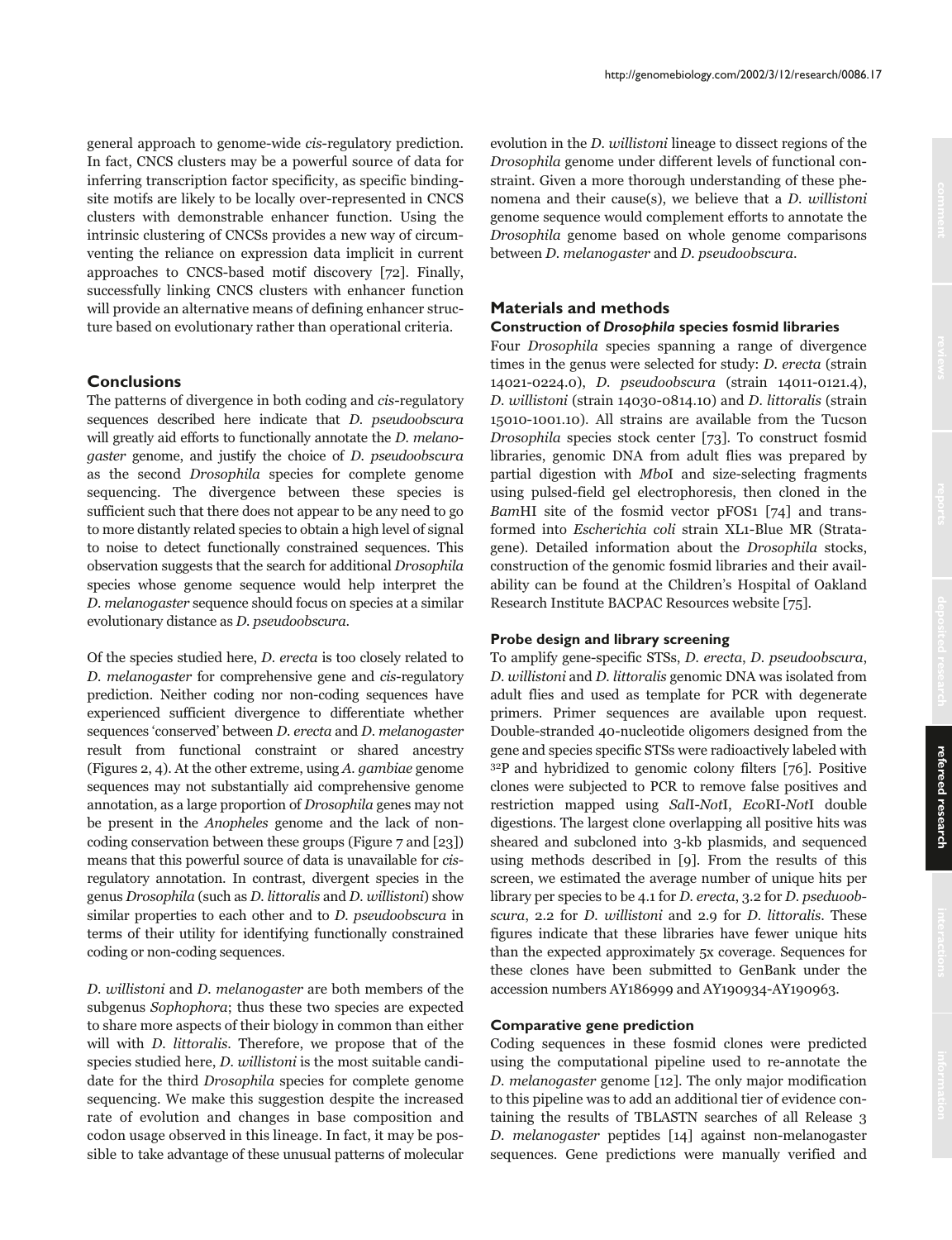refined using the annotation platform Apollo [13]. As no EST information exists to annotate transcribed non-coding sequences (such as UTRs) for non-melanogaster species, we annotated only protein-coding gene and exon models. For similar reasons, and to minimize the insertion/deletion of amino acids at intron/exon boundaries, we did not require non-melanogaster models to obey consensus splice site rules. Annotated sequences were stored and queried in Gadcompara, a cloned version of the D. melanogaster annotation database, Gadfly.

To identify orthologous genes in Anopheles gambiae, 8,987 scaffolds from project accession number AAAB00000000 were downloaded from GenBank and searched using default parameters of TBLASTN 2.0 [77] with the D. melanogaster peptides listed in Supplementary Table 1 (see additional data files) as queries. Homologs were identified as HSPs with an expected value  $\lt 10^{-20}$  and  $\geq 30\%$  identity over 100 amino acids.

#### **Alignment and estimation of sequence conservation**

Orthologous regions of the D. melanogaster genome corresponding to sequenced fosmids were identified using default parameters of BLAT [78] against a database made up of the Release 3 sequences [9]. The union of sequences spanning hits to each candidate region was extracted and is listed in Table 1. Orthologous coding and peptide sequences from D. melanogaster were identified by unique gene symbols in Gadfly using Release 3 annotations [14]. For genes with alternative transcripts, the transcript leading to the longest translation product was chosen in most, but not all, cases. Coding and translated amino-acid sequences from nonmelanogaster species were extracted from Gadcompara using MySQL queries.

Multiple alignment of orthologous amino-acid sequences was carried out using the default parameters of DIALIGN 2.1 [79]. Amino-acid alignments were used to align coding sequences using the gap\_cds utility of the SEALS package [80] to ensure that nucleotide alignment gaps were inserted between codons. Pairwise  $K_a/K_s$  tests were carried out using PAML 3.12 [22] with runmode = -2, as outlined in [20]. Evidence of functional constraint was inferred when twice the difference in likelihoods between a model with  $K_a/K_c$  ratio fixed at 1 versus one with  $K_a/K_s$  as a free parameter exceeded a cutoff such that the p-value was less than 0.05 per number of tests. Estimates of  $K_a$  and  $K_c$  in Table 2 were obtained using the method of Yang and Nielson [81], which accounts for differences in nucleotide and codon frequencies as well as transition:transversion rate bias, implemented in PAML 3.12 [22]. Multiple amino-acid and coding sequence alignments are available on request.

Annotations of candidate regions in Table 1 were exported from Gadfly in VISTA format [43], and used to evaluate conservation in non-coding sequences. Nontranscribed (intergenic) and transcribed (UTR and intron) non-coding sequences were analyzed together [44]. Pairwise alignment of homologous genomic regions between D. melanogaster and individual non-melanogaster species was performed using default parameters of the AVID global alignment tool [42]. CNCSs were identified in VISTA using a window size of 10 bp with an identity of 90% with manual post-processing to remove spurious matches at the beginning and end of the alignments. Repeat masking was performed before coding sequence annotation to identify transposable elements; however, it is possible that some CNCSs are simple repetitive sequences. Only sequences from candidate regions that clearly maintain microsynteny in non-melanogaster species were included in estimates of non-coding conservation. Thus, the entire D. littoralis ftz,  $Rh_3$  and  $Rh_4$  clones as well as rearranged segments of the D. willistoni, D. pseudoobscura and D. littoralis eve clones, D. willistoni and D. pseudoobscura Rh1 clones, and D. willistoni Rh3 clones were omitted from analyses of non-coding conservation. In addition, we also reanalyzed non-coding conservation between *D. melanogaster* and *D. virilis* using this same approach for the dataset in [44]. Pairwise genomic alignments and VISTA regions files are available on request.

### **Generation of transgenic flies and expression analysis**

The CNCS cluster carrying the *ap* brain enhancer was amplified from D. melanogaster (BAC) and D. virilis (P1) clones bearing the ap gene, respectively. The following pairs of oligonucleotides were used for PCR amplification:

DmelBR-F: 5-AAACCATCTCACTCGCATGA-3

DmelBR-R: 5'-TGCTTCCAGACAACGACAAA-3'

DvirBR-F: 5-TTCGCTGGTCAATGGTTCAA-3

DvirBR-R: 5-ATGGGCTGGCAACATACAACA-3

The resulting PCR products from *D. melanogaster* (1,235 bp) and D. virilis  $(1,658$  bp) were cloned into pCaSpeRhs43 $\beta$ -gal to generate pChabMelBR and pChabVirBR, respectively. These constructs were injected into  $D$ . melanogaster  $y; w$ embryos by standard P-element transformation [82]. Two independent lines were generated with pChabMelBR and three with pChabVirBR, all of which showed similar expression patterns. Transgenic embryos were immunostained with monoclonal anti- $\beta$ -gal antibody (1:4,000; Promega) as described in [53].

### **Additional data files**

Supplementary Table 1, describing the number of coding exons, amino acids, ESTs, and  $K_a/K_s$  ratio for *D. melanogaster* genes in this study, and Supplementary Table 2, detailing the codon usage in D. melanogaster compared with D. erecta, D. pseudoobscura, D. willistoni, and D. littoralis, are available with the online version of this article.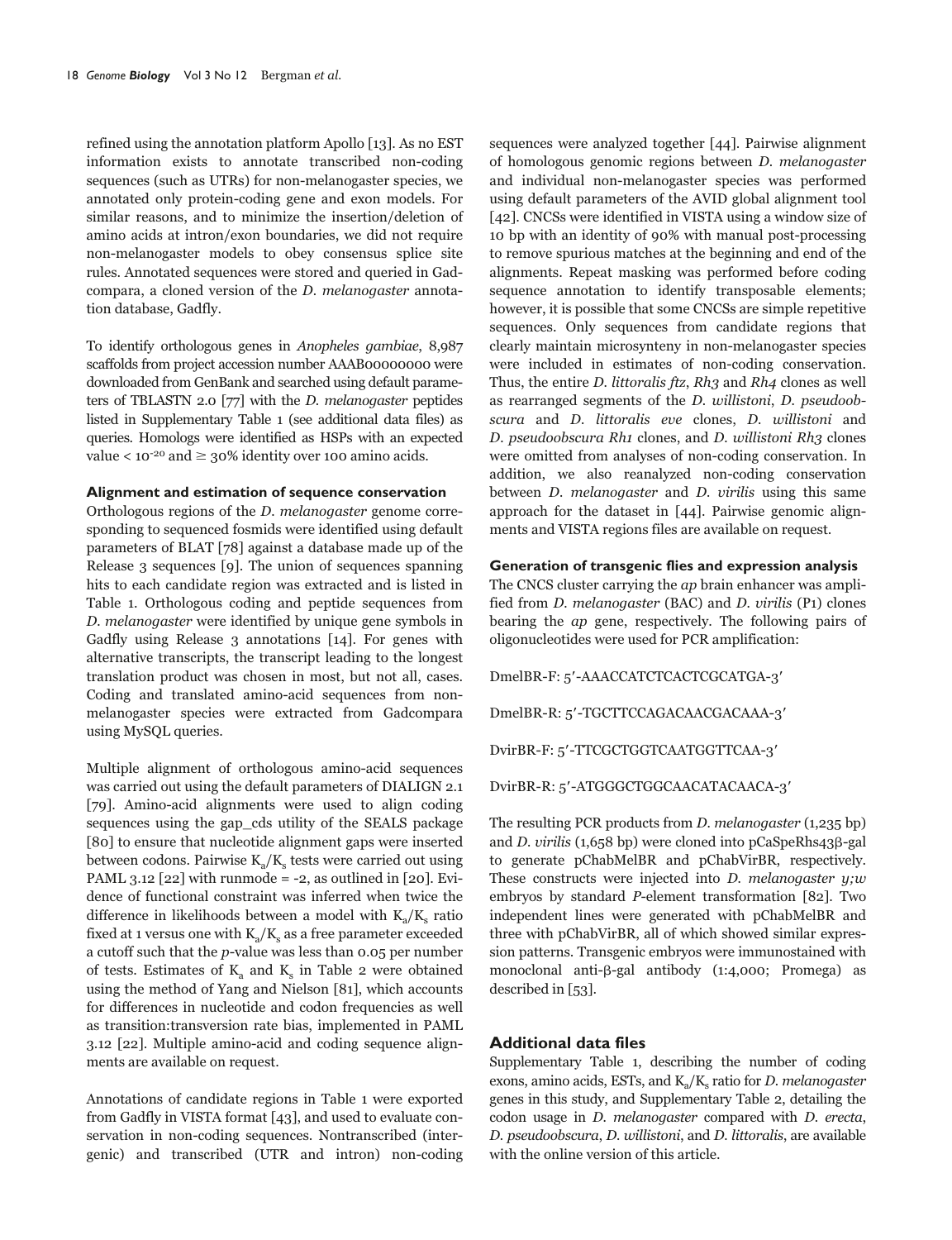We thank J. Powell and K. White for providing fly strains and D. Grimaldi for confirming the identity of the strains used in this study; J. Kaminker, S. Misra and S. Prochnik for advice on using Apollo; D. Bensasson and D. Pollard for providing scripts to split multiple alignments by exon, and calculate base composition, respectively; I. Dubchak and A. Poliakov for advice on VISTA analyses; S. Prochnik and J. Carlson for assistance with GenBank submissions; and E. Frise, E. Smith and J. Carlson for technical support. We also thank M. Eisen, J. Fay, A. Nekrutenko, D. Pollard, K. Schmid, M. Yandell, and three anonymous reviewers for comments on the manuscript. This work was supported by NIH grant HG00750 to G.M.R., by NIH Grant HG00739 to FlyBase (W.M. Gelbart), and by HHMI (C.I.M. and G.M.R.). C.M.B is supported by NIH training grant T32 HL07279 to E. Rubin. Research was conducted at the E.O. Lawrence Berkeley National Laboratory and performed under Department of Energy Contract DE-AC0376SF00098, University of California.

#### **References**

- 1. Lewontin RC, Moore JA, Provine WB, Wallace B (Eds): *Dobzhansky's Genetics of Natural Populations I-XLIII.* New York: Columbia University Press; 1981.
- 2. Patterson JT, Stone WS: *Evolution in the Genus* Drosophila*.* New York: Macmillan; 1952.
- 3. Lewontin RC, Hubby JL: **A molecular approach to the study of genic heterozygosity in natural populations. II. Amount of variation and degree of heterozygosity in natural population of** *D. pseudoobscura***.** *Genetics* 1966, **54:**595-609.
- 4. Kreitman M: **Nucleotide polymorphism at the alcohol dehydrogenase locus of** *Drosophila melanogaster***.** *Nature* 1983, **304:**412-417.
- 5. Blackman RK, Meselson M: **Interspecific nucleotide sequence comparisons used to identify regulatory and structural features of the** *Drosophila* **hsp82 gene.** *J Mol Biol* 1986, **188:**499-515.
- 6. Bray SJ, Hirsh J: **The** *Drosophila virilis* **dopa decarboxylase gene is developmentally regulated when integrated into** *Drosophila melanogaster***.** *EMBO J* 1986, **5:**2305-2311.
- 7. Powell JR: *Progress and Prospects in Evolutionary Biology: The* Drosophila *Model.* Oxford: Oxford University Press; 1997.
- 8. Adams MD, Celniker SE, Holt RA, Evans CA, Gocayne JD, Amanatides PG, Scherer SE, Li PW, Hoskins RA, Galle RF, *et al*: **The genome sequence of** *Drosophila melanogaster***.** *Science* 2000, **287:**2185-2195.
- 9. Celniker SE, Wheeler DA, Kronmiller B, Carlson JW, Halpern A, Patel S, Adams M, Champe M, Dugan SP, Frise E, *et al*: **Finishing a whole-genome shotgun: Release 3 of the** *Drosophila* **euchromatic genome sequence.** *Genome Biol* 2002, **3:**research0079.1- 0079.14.
- 10. **Human genome sequencing center at Baylor College of Medicine:** *Drosophila* **genome project**
- [http://www.hgsc.bcm.tmc.edu/projects/drosophila/update.html]
- 11. Holt RA, Subramanian GM, Halpern A, Sutton GG, Charlab R, Nusskern DR, Wincker P, Clark AG, Ribeiro JM, Wides R, *et al*: **The genome sequence of the malaria mosquito** *Anopheles gambiae***.** *Science* 2002, **298:**129-149.
- 12. Mungall CJ, Misra S, Berman BP, Carlson J, Frise E, Harris NL, Marshall B, Shu S, Kaminker JS, Prochnik SE, *et al.*: **An integrated computational pipeline and database to support whole-genome sequence annotation.** *Genome Biol* 2002, **3:**research0081.1- 0081.11.
- 13. Lewis SE, Searle SMJ, Harris N, Gibson ML, Iyer VR, Richter J, Wiel C, Bayraktaroglu L, Birney E, Crosby MA, *et al*.: **Apollo: a**  $annotation$ **3:**research0082.1-0082.14.
- 14. Misra S, Crosby MA, Mungall CJ, Matthews BB, Campbell KS, Hradecky P, Huang Y, Kaminker JS, Millburn GH, Prochnik SE, *et al*.: **Annotation of the** *Drosophila* **euchromatic genome: a systematic review.** *Genome Biol* 2002, **3:**research0083.1-0083.22.
- 15. Lozovskaya ER, Petrov DA, Hartl DL: **A combined molecular and cytogenetic approach to genome evolution in** *Drosophila* **using large-fragment DNA cloning.** *Chromosoma* 1993, **102:**253-266.
- 16. Novichkov PS, Gelfand MS, Mironov AA: **Gene recognition in eukaryotic DNA by comparison of genomic sequences.** *Bioinformatics* 2001, **17:**1011-1018.
- 17. Reese MG, Kulp D, Tammana H, Haussler D: **Genie gene finding in** *Drosophila melanogaster***.** *Genome Res* 2000, **10:**529-538.
- 18. Burge C, Karlin S: **Prediction of complete gene structures in human genomic DNA.** *J Mol Biol* 1997, **268:**78-94.
- 19. Carulli JP, Chen DM, Stark WS, Hartl DL: **Phylogeny and physiology of** *Drosophila* **opsins.** *J Mol Evol* 1994, **38:**250-262.
- 20. Nekrutenko A, Makova KD, Li WH: **The K(A)/K(S) ratio test for assessing the protein-coding potential of genomic regions: an empirical and simulation study.** *Genome Res* 2002, **12:**198- 202.
- 21. Li W-H: *Molecular Evolution.* Sunderland, MA: Sinauer; 1997.
- 22. Yang Z: *Phylogenetic Analysis by Maximum Likelihood (PAML) 3.0.* London, University College London; 2000.
- 23. Zdobnov EM, Von Mering C, Letunic I, Torrents D, Suyama M, Copley RR, Christophides GK, Thomasova D, Holt RA, Subramanian GM, *et al*.: **Comparative genome and proteome analysis of** *Anopheles gambiae* **and** *Drosophila melanogaster***.** *Science* 2002, **298:**149-159.
- 24. Cirera S, Martin-Campos JM, Segarra C, Aguade M: **Molecular characterization of the breakpoints of an inversion fixed between** *Drosophila melanogaster* **and** *D. subobscura***.** *Genetics* 1995, **139:**321-326.
- 25. Maier D, Preiss A, Powell JR: **Regulation of the segmentation gene** *fushi tarazu* **has been functionally conserved in** *Drosophila***.** *EMBO J* 1990, **9:**3957-3966.
- 26. Krimbas CB, Powell JR (Eds): Drosophila *Inversion Polymorphism.* Boca Raton, FL: CRC Press; 1992.
- 27. Moschetti R, Caggese C, Barsanti P, Caizzi R: **Intra- and interspecies variation among** *Bari-1* **elements of the** *melanogaster* **species group.** *Genetics* 1998, **150:**239-250.
- 28. de Frutos R, Peterson KR, Kidwell MG: **Distribution of** *Drosophila melanogaster* **transposable element sequences in species of the** *obscura* **group.** *Chromosoma* 1992, **101:**293-300.
- 29. Neufeld TP, Carthew RW, Rubin GM: **Evolution of gene position: chromosomal arrangement and sequence comparison of the** *Drosophila melanogaster* **and** *Drosophila virilis sina* **and** *Rh4* **genes.** *Proc Natl Acad Sci USA* 1991, **88:**10203-10207.
- 30. Gonzalez J, Ranz JM, Ruiz A: **Chromosomal elements evolve at different rates in the** *Drosophila* **genome.** *Genetics* 2002, **161:**1137-1154.
- 31. Bolshakov VN, Topalis P, Blass C, Kokoza E, della Torre A, Kafatos FC, Louis C: **A comparative genomic analysis of two distant diptera, the fruit fly,** *Drosophila melanogaster***, and the malaria mosquito,** *Anopheles gambiae***.** *Genome Res* 2002, **12:**57-66.
- 32. Thomasova D, Ton LQ, Copley RR, Zdobnov EM, Wang X, Hong YS, Sim C, Bork P, Kafatos FC, Collins FH: **Comparative genomic analysis in the region of a major** *Plasmodium***-refractoriness locus of** *Anopheles gambiae***.** *Proc Natl Acad Sci USA* 2002, **99:**8179-8184.
- 33. Zeng LW, Comeron JM, Chen B, Kreitman M: **The molecular clock revisited: the rate of synonymous versus replacement change in** *Drosophila***.** *Genetica* 1998, **102-103:**369-382.
- 34. Schmid KJ, Tautz D: **A screen for fast evolving genes from** *Drosophila***.** *Proc Natl Acad Sci USA* 1997, **94:**9746-9750.
- 35. Jeffs PS, Holmes EC, Ashburner M: **The molecular evolution of the alcohol dehydrogenase and alcohol dehydrogenaserelated genes in the** *Drosophila melanogaster* **species subgroup.** *Mol Biol Evol* 1994, **11:**287-304.
- 36. Rodriguez-Trelles F, Tarrio R, Ayala FJ: **Switch in codon bias and increased rates of amino acid substitution in the** *Drosophila saltans* **species group.** *Genetics* 1999, **153:**339-350.
- 37. Rodriguez-Trelles F, Tarrio R, Ayala F|: **Fluctuating mutation bias and the evolution of base composition in** *Drosophila***.** *J Mol Evol* 2000, **50**:1-10.
- 38. Shields DC, Sharp PM, Higgins DG, Wright F: **'Silent' sites in** *Drosophila* **genes are not neutral: evidence of selection among synonymous codons.** *Mol Biol Evol* 1988, **5:**704-716.
- 39. Laird CD: **DNA of** *Drosophila* **chromosomes.** *Annu Rev Genet* 1973, **7:**177-204.
- 40. Moriyama EN, Hartl DL: **Codon usage bias and base composition of nuclear genes in** *Drosophila***.** *Genetics* 1993, **134:**847-858.
- 41. Anderson CL, Carew EA, Powell JR: **Evolution of the** *Adh* **locus in the** *Drosophila* **willistoni group: the loss of an intron, and shift in codon usage.** *Mol Biol Evol* 1993, **10:**605-618.
- 42. **Visualization tools for alignments**

[http://www-gsd.lbl.gov/vista/details\_avid.htm]

43. Mayor C, Brudno M, Schwartz JR, Poliakov A, Rubin EM, Frazer KA, Pachter LS, Dubchak I: **VISTA: visualizing global DNA sequence alignments of arbitrary length.** *Bioinformatics* 2000, **16:**1046-1047.